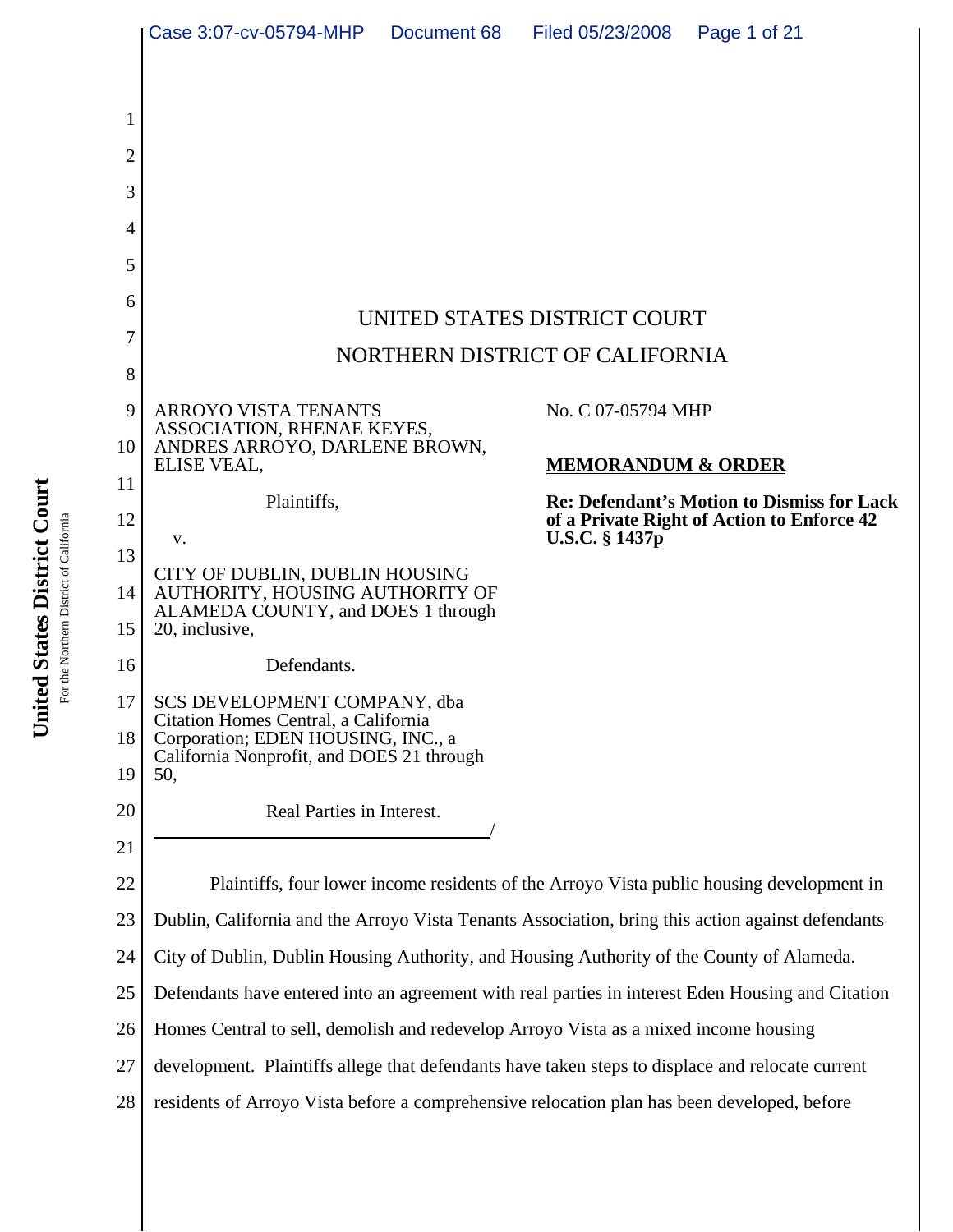1 2 3 4 5 6 defendants have received approval from the Department of Housing and Urban Development, and before displaced residents have received notification of their rights to relocation assistance and comparable housing. Based on this conduct, plaintiffs allege causes of action for violation of the United States Housing Act of 1937 and regulations (42 U.S.C. § 1437p, 24 C.F.R. §§ 970 *et seq.*) and the California Relocation Assistance Act and regulations (Cal. Govt. Code §§ 7260 *et seq.*, 25 C.C.R. §§ 6000 *et seq.*).

7 8 9 10 11 12 Now before the court is defendant's motion to dismiss plaintiffs' first cause of action for violation of the federal Housing Act of 1937, 42 U.S.C. section 1437p. The basis for the motion is that, according to defendants, 42 U.S.C. section 1437p does not create individually enforceable rights and therefore, plaintiffs fail to state a cause of action upon which relief may be granted. Having considered the arguments and submissions of the parties and for the reasons set forth below, the court enters the following memorandum and order.

## 14 BACKGROUND

15 16 17 18 19 20 Arroyo Vista is a complex of 150 public housing units located in the city of Dublin, California. Notice of Removal, Exh. A, Complaint ¶ 18. It consists of 94 one and two-bedroom homes and 56 three and four-bedroom homes. Id. Arroyo Vista is the only public housing in Dublin, with average rents of less than \$500 per month, and some as low as \$25 or \$50 because of federal subsidies. Id. By comparison, average market rents in Dublin range from \$1350 for a onebedroom apartment to \$2495 for a 4-bedroom home. Id.

21 22 23 24 25 26 27 Plaintiffs Rhenae Keyes, Darlene Brown, Andres Arroyo, and Elise Veal are lower income residents of the Arroyo Vista public housing complex. Id.  $\P$  9–12. Plaintiff Arroyo Vista Tenants Association is an unincorporated association of current and former residents of Arroyo Vista. Id. 8. Its mission is to ensure that "Arroyo Vista residents both past and present are permitted a voice in the demolition and replacement of their homes, that their housing needs are met, that they are treated equitably and lawfully in the event of any displacement, and that they receive all the relocation assistance to which they are entitled under the law." Id.

28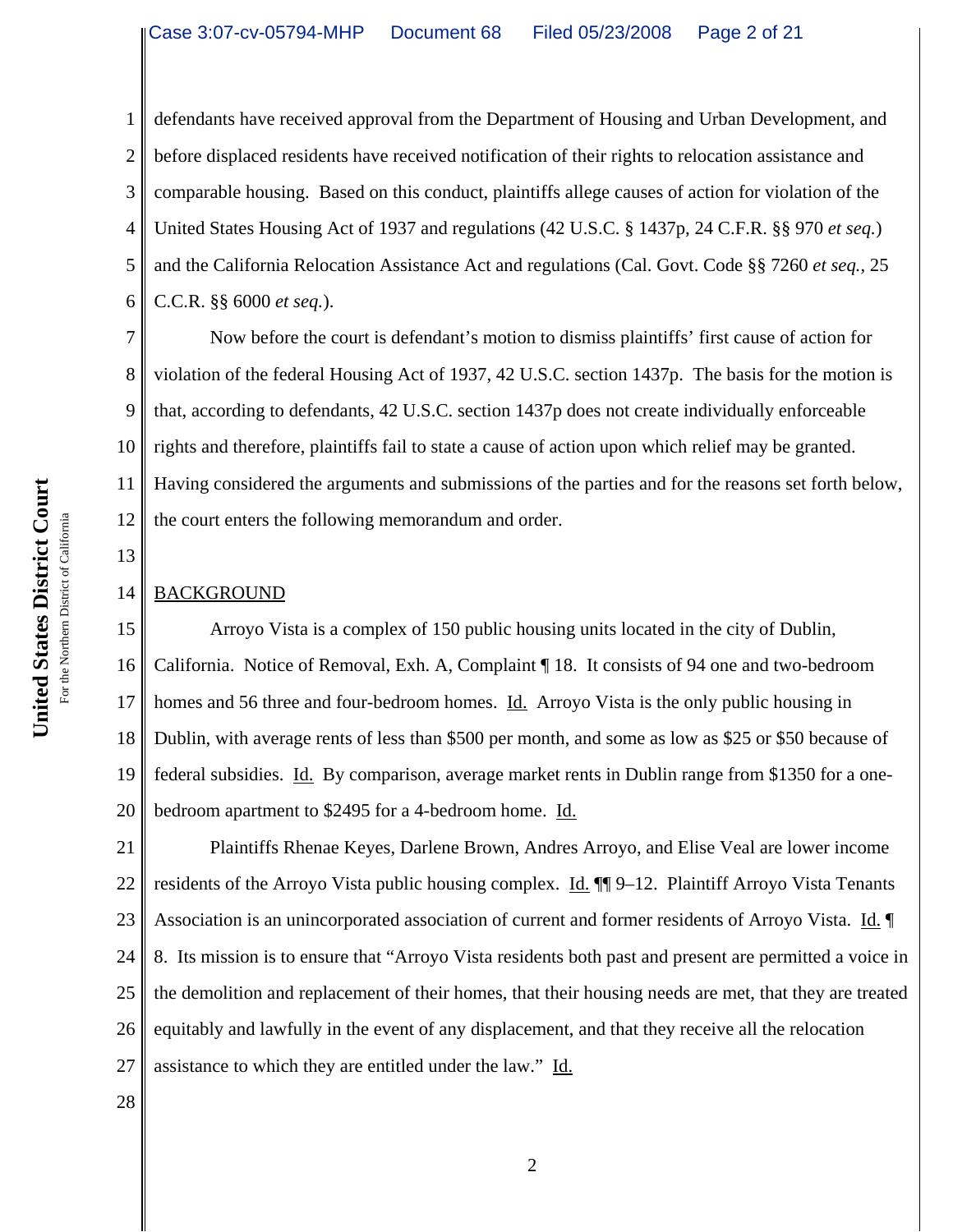Defendant Dublin Housing Authority ("DHA") is a public housing agency ("PHA") within the meaning of 42 U.S.C. section 1437. Id. ¶ 14. It owns Arroyo Vista and is subject to an annual contributions contract with the federal Department of Housing and Urban Development ("HUD"). Id. Defendant Housing Authority of the County of Alameda ("HACA") is the managing agent for DHA, and is also a public housing agency within the meaning of 42 U.S.C. section 1437. Id. 15.

6 7 8 9 10 11 12 13 14 15 16 On July 17, 2007, the City of Dublin ("City") approved by Resolution 136-07 a Development Agreement between DHA, HACA, and real parties in interest Eden Housing and Citation Homes Central. Id. 125. The Development Agreement was approved for the express purpose of demolishing the existing public housing units at Arroyo Vista and replacing them with a combination of market rate ownership and "affordable" rental units. Id. After the City approved the Development Agreement, DHA submitted a Disposition Application to HUD on or about August 14, 2007. Id. 128. In the Disposition Application, DHA and HACA seek to sell Arroyo Vista to the real parties in interest and to replace the 150 public housing units currently at Arroyo Vista with 378 "mixed-income" dwellings, 194 affordable and 184 market-rate ownership units. Id. ¶ 28. On information and belief, plaintiffs assert that HUD had not yet approved the application for disposition of Arroyo Vista. Id. ¶ 29.

17 18 19 20 21 22 23 24 25 Plaintiffs allege that despite having entered into an agreement with real parties in interest to sell, demolish, and redevelop Arroyo Vista and despite having submitted an application to HUD for demolition approval, defendants have not adequately advised plaintiffs of their relocation assistance rights and have not provided them with direct informational notices, notices of eligibility, or a 90 day notice. Id. ¶¶ 32–33. Instead, plaintiffs allege that defendants have pressured plaintiffs to apply for Section 8 vouchers now or risk not receiving a voucher later, and have encouraged plaintiffs to move out of Arroyo Vista. Id. 1 34. Defendants' conduct, plaintiffs assert, is a violation of both the federal Housing Act of 1937, 42 U.S.C. § 1437p, and the California Relocation Assistance Act, Cal. Govt. Code §§ 7260 *et seq.* Id. ¶¶ 32–33.

26 27 28 This action was initially filed in Alameda County Superior Court. Defendants removed the action to this court on the basis of federal question jurisdiction, 28 U.S.C. § 1331. Docket Entry 1. After defendants declined assignment to a magistrate judge the action was reassigned to this court.

1

2

3

4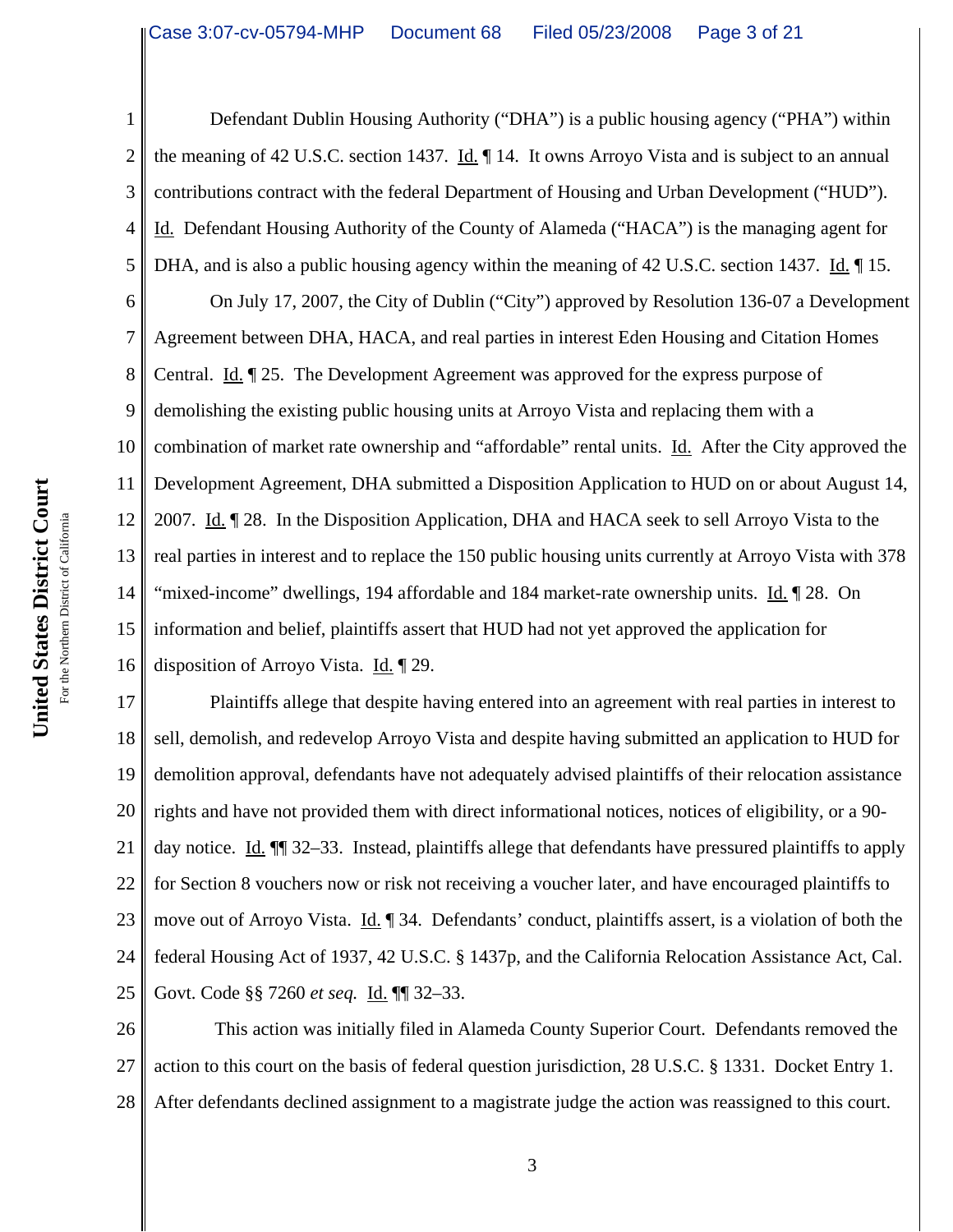1 2 3 4 5 Docket Entry 9. Plaintiffs then moved for preliminary injunction and defendants moved for summary judgment. Docket Entry 11, 27. The court, however, declined to rule on those motions and requested, *sua sponte*, supplemental briefing on the issue of whether 42 U.S.C. section 1437p creates enforceable rights. Docket Entry 54. The court has construed the parties' supplemental briefing as a Rule 12(b)(6) motion to dismiss for failure to state a claim.

LEGAL STANDARD

6

7

8 9 10 11 12 13 14 15 16 17 18 19 20 21 22 Title 42 section 1983 of the United States Code imposes liability on anyone who, under color of state law, deprives a person "of rights, privileges, or immunities secured by the Constitution and laws." 42 U.S.C. § 1983. Section 1983 by itself does not create rights, but instead, provides a mechanism for enforcing individual rights "secured" elsewhere by the "Constitution and laws," including federal statutes. Gonzaga Univ. v. Doe, 536 U.S. 273, 285 (2002); see also Maine v. Thiboutot, 448 U.S. 1 (1980) (holding that the phrase "and laws" encompasses federal statutes). In order to seek redress through section 1983 a plaintiff must assert the violation of a federal *right*, not merely a violation of federal *law*. Blessing v. Freestone, 520 U.S. 329, 340 (1997). The Supreme Court has traditionally looked at three factors when determining whether a particular statutory provision gives rise to a federal right: (1) Congress must have intended that the provision in question benefit the plaintiff; (2) the plaintiff must demonstrate that the right assertedly protected by the statue is not so "vague and amorphous" that its enforcement would strain judicial competence; and (3) the statute must unambiguously impose a binding obligation on the states, i.e. the provision giving rise to the asserted right must be couched in mandatory, rather than precatory, terms. Id. at 340–41.

23 24 25 26 27 28 The Supreme Court in Gonzaga clarified the first part of the Blessing test, holding that it is only unambiguously conferred rights, not the broader or vaguer benefits or interests, that may be enforced under section 1983. Gonzaga, 536 U.S. at 283; Price v. City of Stockton, 390 F.3d 1105, 1109 (9th Cir. 2004). A court must examine the text and structure of the statute to determine whether it contains the sort of rights-creating language critical to showing the requisite congressional intent to create new rights. Price, 390 F.3d at 1190–10. Such language must confer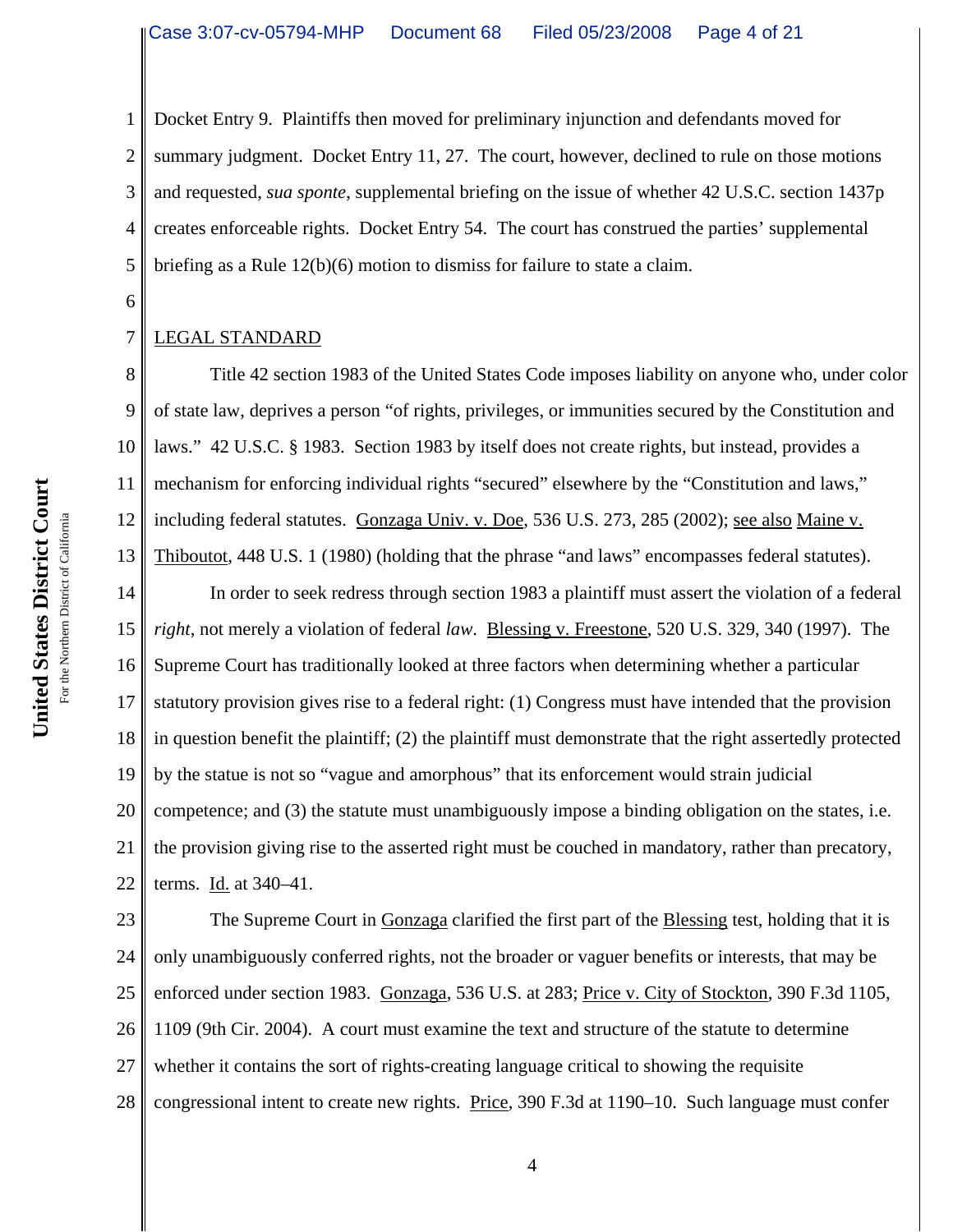1 2 3 4 5 an individual entitlement, demonstrated by an unmistakable focus on the benefitted class rather than on the person or entity regulated. Id. at 1110. In addition to the text and structure of the statute, agency regulations, legislative history, and relevant surrounding statutes may provide additional context from which to determine congressional intent to create new rights and the scope of the rights conferred. Ball v. Rodgers, 492 F.3d 1094, 1105–1106, 1112–15 (9th Cir. 2007).

6 7 8 9 10 11 12 13 14 15 A court's focus under Blessing and Gonzaga is specific as to both the rights asserted by the plaintiff in the complaint and the statutory provisions purportedly creating those rights. A district court must construe the complaint in the first instance in order to determine exactly what rights, considered in their most concrete, specific form, plaintiffs are asserting. Blessing, 520 U.S. at 346. Moreover, a court does not look at a statute in its entirety and ask at that level of generality whether rights are created, but instead focuses its analysis on specific statutory provisions. Id. at 342. Some paragraphs or sentences in a code section may confer individually enforceable rights even if others do not. See e.g., Price, 390 F.3d at 1114 (holding that roman numeral sections (iii) and (iv) of 42 U.S.C. § 5304(d)(2)(A) confer individually enforceable rights, but that roman numeral sections (I) and (ii) do not).

16 17 18 19 20 21 22 23 24 Even if a plaintiff demonstrates that a federal statute creates an individual right, there is only a rebuttable presumption that the right is enforceable under section 1983. Gonzaga, 536 U.S. at 284. A defendant may rebut this presumption by showing that Congress specifically foreclosed a remedy under section 1983. Id. at 284 n.4. The defendant's burden is to demonstrate that Congress shut the door to private enforcement either expressly, through specific evidence from the statute itself, or impliedly, by creating a comprehensive enforcement scheme that is incompatible with individual enforcement under section 1983. Id. This is a "difficult" showing, and a plaintiff's ability to invoke section 1983 cannot be defeated simply by the availability of administrative mechanisms to protect the plaintiff's interests. Blessing, 520 U.S. at 346–47.

25 26 27 28 Dismissal of a section 1983 claim for lack of an enforceable right amounts to dismissal for failure to state a claim pursuant to Federal Rule of Civil Procedure 12(b)(6). Day v. Apoliona, 496 F.3d 1027, 1030 (9th Cir. 2007). A motion to dismiss under Rule 12(b)(6) "tests the legal sufficiency of a claim." Navarro v. Block, 250 F.3d 729, 732 (9th Cir. 2001). Because Rule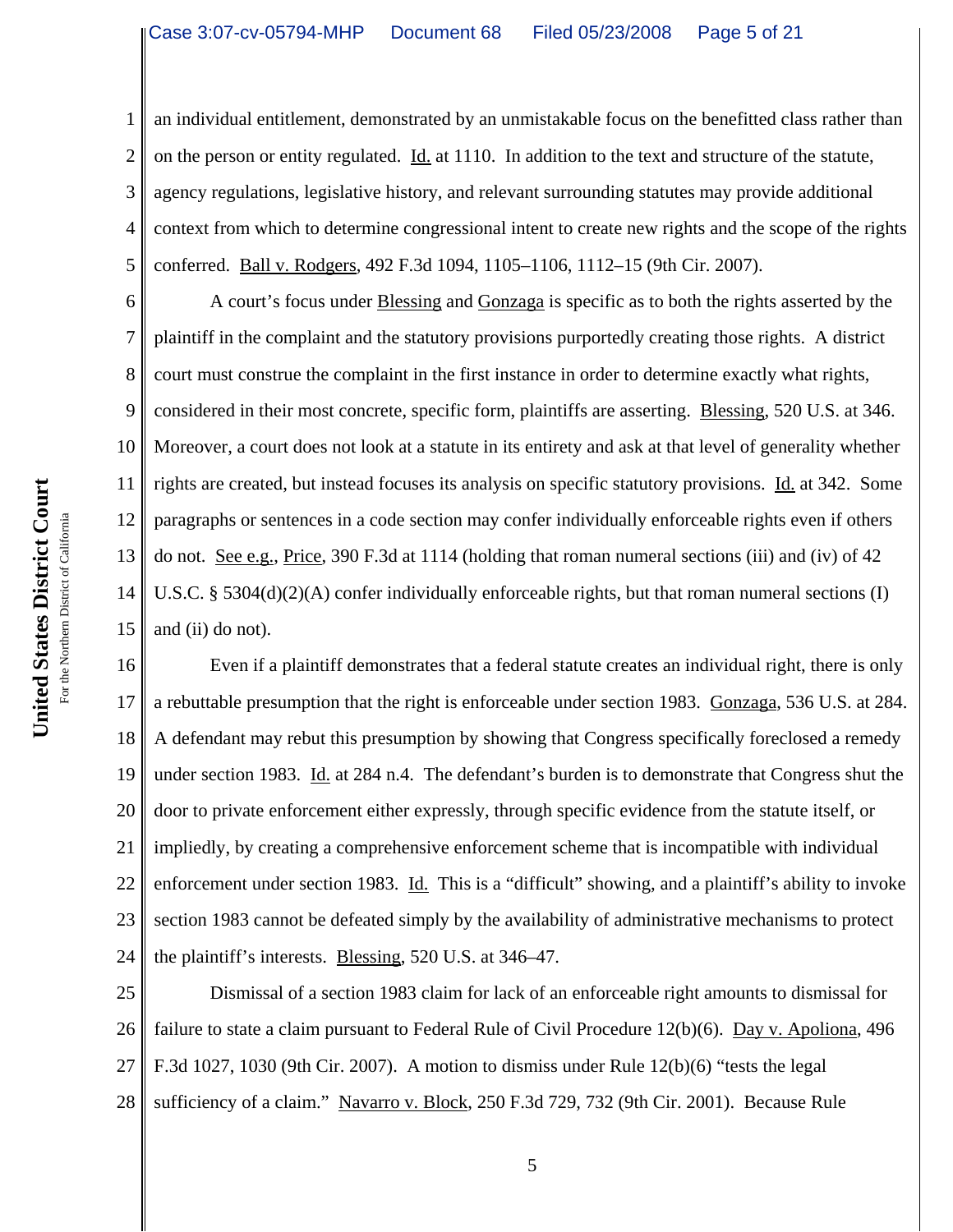1 2 3 4 5 6 7 12(b)(6) focuses on the "sufficiency" of a claim—and not the claim's substantive merits—"a court may [typically] look only at the face of the complaint to decide a motion to dismiss." Van Buskirk v. Cable News Network, Inc., 284 F.3d 977, 980 (9th Cir. 2002). A motion to dismiss should be granted if plaintiff fails to proffer "enough facts to state a claim to relief that is plausible on its face." Bell Atl. Corp. v. Twombly, 127 S. Ct. 1955, 1974 (2007). Dismissal can be based on the lack of a cognizable legal theory or the absence of sufficient facts alleged under a cognizable legal theory. Balistreri v. Pacifica Police Dep't, 901 F.2d 696, 699 (9th Cir. 1990).

8

9

## **DISCUSSION**

10 11 12 13 14 15 16 The United States Housing Act of 1937 (Pub. L. No. 75–412, 50 Stat. 888, codified as amended at 42 U.S.C. §§ 1437 *et seq.*) is a fairly typical federal grant-in-aid program. See Edwards v. District of Columbia, 821 F.2d 651, 652 (D.C. Cir. 1987). In exchange for various types of federal funds, local public housing agencies ("PHAs") must comply with an assortment of conditions. Id. Among other things, the Act regulates rent calculation  $(42 \text{ U.S.C.} \& 1437a)$ , housing quality standards and inspections (42 U.S.C. § 1437d(f)), lease provisions (42 U.S.C. § 1437d(l)), and tenant grievance procedures (42 U.S.C. § 1437d(k)).

17 18 19 20 21 22 23 24 25 26 27 28 At issue in this case are the requirements for demolition and disposition of public housing projects under 42 U.S.C. section 1437p. Section 1437p governs conditions under which the Secretary of Housing and Urban Development ("HUD") approves applications by a public housing authority to demolish or dispose of public housing units.<sup>1</sup> In addition to certifying that it will notify and provide residents with relocation assistance, 42 U.S.C. § 1437p(a)(4), a PHA must also certify to the Secretary why demolition or disposition is justified, for example, because the project is "obsolete as to physical condition, location, or other factors, making it unsuitable for housing purposes," Id. §  $1437p(a)(1)(A)(I)$ . Moreover, the Secretary "shall disapprove" an application if the Secretary determines that "any certification made by the [PHA] . . . is clearly inconsistent with information and data available to the Secretary," Id.  $\S 1437p(b)(1)$ , or "the application was not developed in consultation with residents who will be affected by the proposed demolition or disposition," Id. § 1437p(b)(2)(A). HUD has promulgated regulations, starting at 24 C.F.R. section 970, detailing the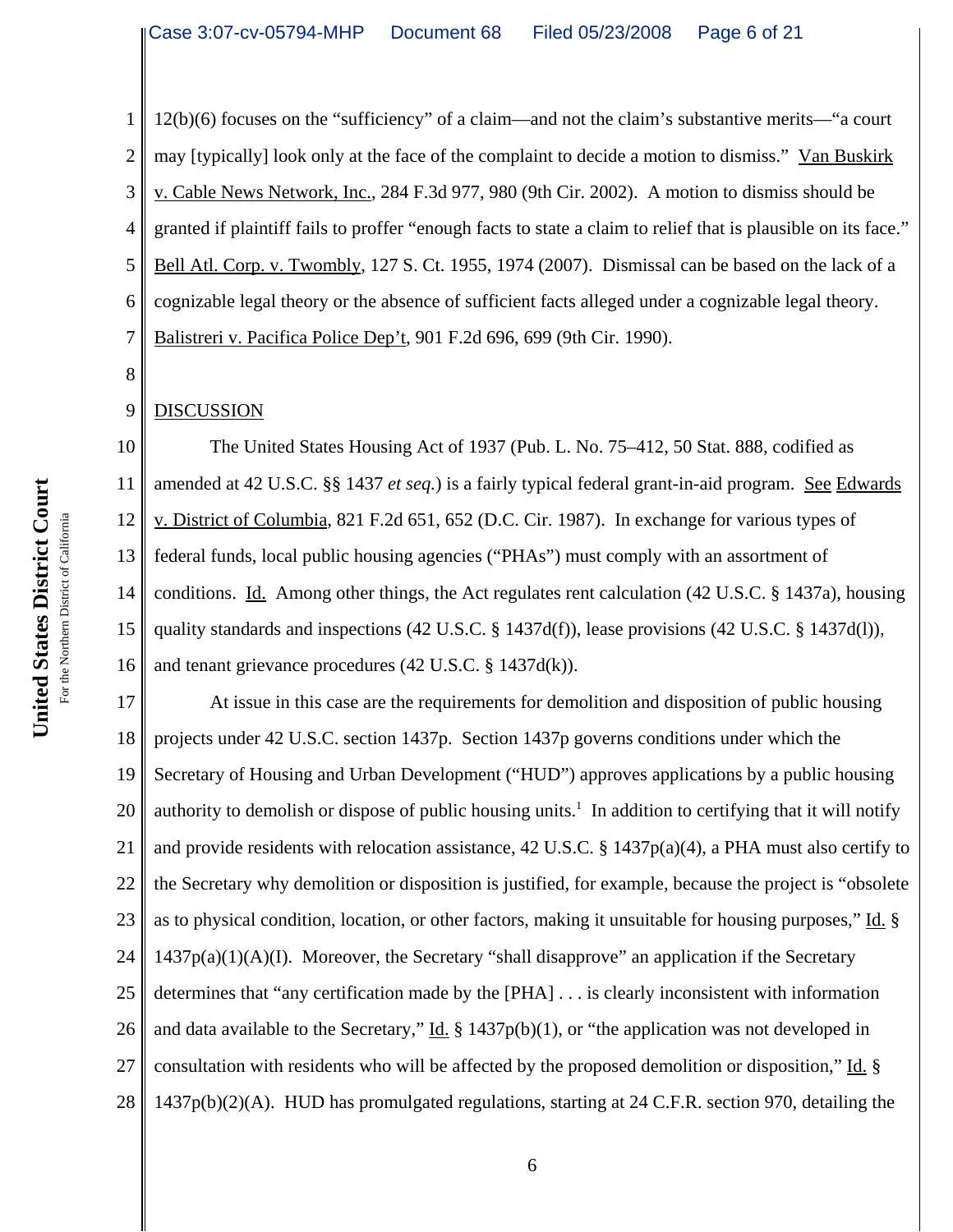1 2 3 administrative steps required for demolition and disposition in accordance with section 1437p. HUD regulations require a PHA application to include, among other items, an environmental review and a fair market appraisal of the housing units. 24 C.F.R. §§ 970.13, 970.19.

4 5 6 7 8 9 10 11 12 13 14 15 16 17 18 19 20 As directed in Blessing and Gonzaga, a district court must first construe the complaint to identify exactly what rights plaintiffs assert and what specific statutory provisions plaintiffs claim create those rights. Examining the complaint in this case, the court notes that plaintiffs' first cause of action for violation of section 1437p is broad. The complaint can be reasonably construed as asserting PHA obligations and corresponding tenant rights including: (1) the obligation of a PHA to submit a complete application that includes an independent appraisal, an environmental review, and a relocation plan, Complaint  $\P$  41–43; (2) the obligation of a PHA to refrain from entering into an agreement with third parties to demolish or dispose until HUD has approved the application, Id. ¶ 47; (3) the obligation of a PHA to refrain from taking any action to displace or relocate current residents until HUD has approved the application,  $\underline{Id}$ .  $\P\P$  48–49; (4) the right of residents to "continue to live affordably at Arroyo Vista after redevelopment or in the City of Dublin after displacement, Id. ¶ 50; and (5) the right of residents to be "offered relocation assistance on a nondiscriminatory basis," where assistance includes comparable replacement housing, counseling, and the payment of actual and reasonable relocation expenses, Id. ¶ 44. Plaintiffs' complaint cites generally to section 1437p as a whole and states broadly that "[plaintiffs] are directly and beneficially interested in having the [defendants] comply with all applicable provisions of law and their legal duties." Id. ¶ 52.

21 22 23 24 25 In contrast to the complaint which asserts several PHA obligations and corresponding tenant rights, citing generally to section 1437p as a whole, plaintiffs' brief on the issue of whether section 1437p creates enforceable rights is narrowly directed to plaintiffs' right to receive notification and relocation assistance rooted in section  $1437p(a)(4)$ . Section  $1437p(a)(4)$  states, in relevant part,

(a) . . . upon receiving an application by a public housing agency for authorization, with or without financial assistance under this subchapter, to demolish or dispose of a public housing project . . . , the Secretary shall approve the application, if the public housing agency certifies–

(4) that the public housing agency—

26

27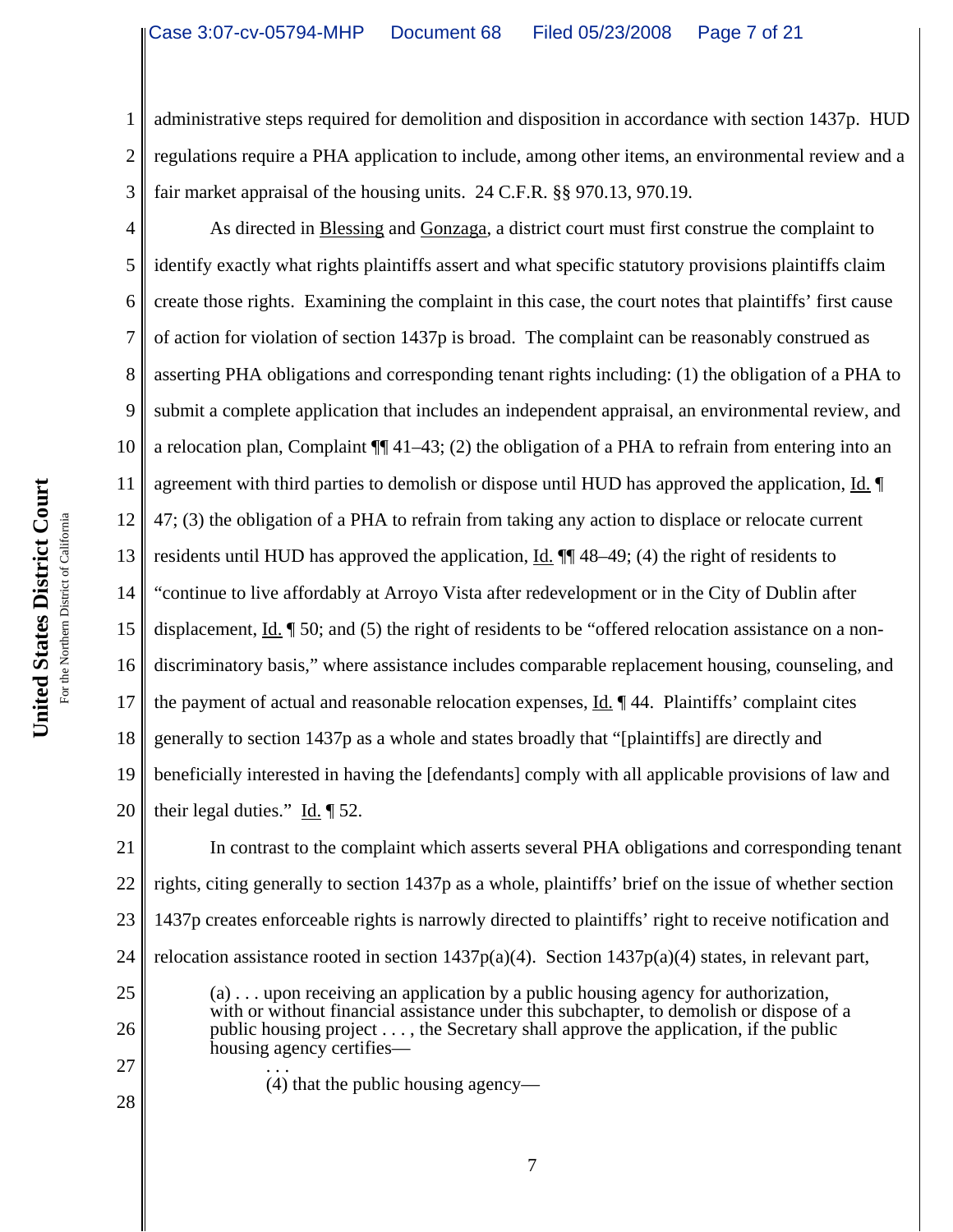|          | Filed 05/23/2008<br>Case 3:07-cv-05794-MHP<br>Document 68<br>Page 8 of 21                                                                                                                                                   |
|----------|-----------------------------------------------------------------------------------------------------------------------------------------------------------------------------------------------------------------------------|
|          |                                                                                                                                                                                                                             |
| 2        | (A) will notify each family residing in a project subject to demolition<br>or disposition 90 days prior to the displacement date, except in cases<br>of imminent threat to health or safety, consistent with any guidelines |
| 3        | issued by the Secretary governing such notifications, that—                                                                                                                                                                 |
| 4        | (I) the public housing project will be demolished or disposed of;<br>(ii) the demolition of the building in which the family resides                                                                                        |
| 5        | will not commence until each resident of the building is<br>relocated; and                                                                                                                                                  |
| 6        | (iii) each family displaced by such action will be offered<br>comparable housing—                                                                                                                                           |
| 7        | (I) that meets housing quality standards;                                                                                                                                                                                   |
| 8        | (II) that is located in an area that is generally not less<br>desirable than the location of the displaced person's                                                                                                         |
| 9        | housing; and<br>(III) which may include [(aa) tenant-based assistance;                                                                                                                                                      |
| 10       | (bb) project-based assistance; or (cc) occupancy in a<br>public housing unit at a comparable rental rate];                                                                                                                  |
| 11       | (B) will provide for the payment of the actual and reasonable<br>relocation expenses of each resident to be displaced;                                                                                                      |
| 12       | (C) will ensure that each displaced resident is offered comparable                                                                                                                                                          |
| 13       | housing in accordance with the notice under subparagraph (A); and                                                                                                                                                           |
| 14       | (D) will provide any necessary counseling for residents who are<br>displaced; and                                                                                                                                           |
| 15<br>16 | (E) will not commence demolition or complete disposition until all<br>residents residing in the building are relocated;                                                                                                     |
| 17       | 42 U.S.C. §§ 1437p(a)(4)(A)–(E).                                                                                                                                                                                            |
| 18       | At the hearing on this motion, plaintiffs confirmed that despite the broad language in the                                                                                                                                  |
| 19       | complaint, the rights at issue are rights to notification and relocation assistance rooted in subsection                                                                                                                    |
| 20       | $(a)(4)$ of section 1437p. To be clear, plaintiffs do not assert and the court need not decide whether                                                                                                                      |
| 21       | other subsections of 1437p—such as the requirement that a PHA make certifications regarding the                                                                                                                             |
| 22       | physical condition of the housing units (42 U.S.C. §§ 1437p(a)(1)–(2)) or the requirement that a                                                                                                                            |
| 23       | PHA develop an application in consultation with affected residents (42 U.S.C. §                                                                                                                                             |
| 24       | $1437p(b)(2)(A)$ —also create individually enforceable rights. Moreover, the only defendants in this                                                                                                                        |
| 25       | action are the City of Dublin and its public housing agencies. HUD is not a defendant, and plaintiffs                                                                                                                       |
| 26       | have not alleged that HUD has violated section 1437p, for example, by approving an application that                                                                                                                         |
| 27       | does not meet the necessary requirements. Whether plaintiffs can state a cause of action against                                                                                                                            |
| 28       | HUD under the Administrative Procedures Act, 5 U.S.C. §§ 704, 706, or alternatively, under 42                                                                                                                               |
|          |                                                                                                                                                                                                                             |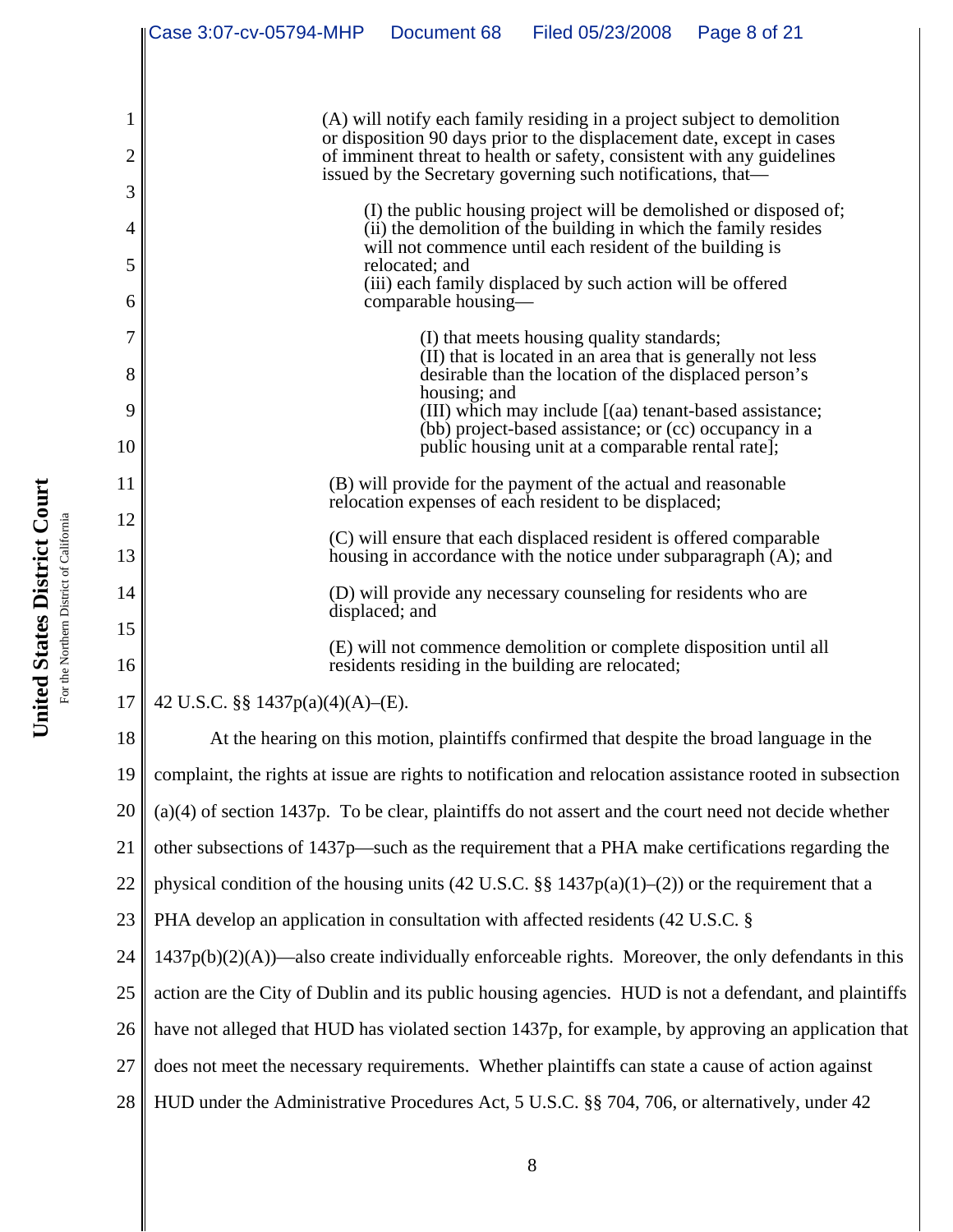1 2 3 4 5 6 U.S.C. § 1404a ("The Secretary of [HUD] may sue and be sued only with respect to its functions under the United States Housing Act of 1937"), is a separate issue not currently before this court. Accordingly, the issue presented is whether subsection (a)(4) of 42 U.S.C. section 1437p creates individual rights to receive, from a public housing authority, notice and relocation assistance before displacement, demolition, or disposition can occur, with such rights enforceable through 42 U.S.C. section 1983.

7 8 9 10 11 12 Whether 42 U.S.C. section 1437p creates enforceable rights is not necessarily an issue of first impression. Section 1437p has been amended several times and federal courts have had occasion to rule on whether various permutations of the statute give rise to enforceable rights. The section was first enacted in 1983, and in 1987 when the District of Columbia Circuit decided Edwards v. District of Columbia, 821 F.2d 651 (D.C. Cir. 1987), section 1437p read in relevant part as follows,

(b) . . . The Secretary may not approve an application or furnish assistance under this section . . . unless—

 $(2)$  all tenants to be displaced as a result of the demolition or disposition will be given assistance by the public housing agency and are relocated to other decent, safe, sanitary, and affordable housing, which is, to the maximum extent practicable, housing of their choice . . .

Housing and Urban-Rural Recovery Act of 1983, Pub. L. No. 98-181, § 214, 97 Stat. 1153, 1184-85 (1983).

20 21 22 23 24 25 26 In Edwards, the District of Columbia had received modernization funds for public housing projects, but no rehabilitation work had been performed. Id. at 652–63. Several years later, escalating costs led the District to apply for HUD permission to demolish the housing units. Id. Although HUD had not yet approved the application and the housing units were still intact, plaintiffs alleged a claim for "de facto" or "constructive" demolition. Id. Plaintiffs alleged that section 1437p imposed independent duties on the District of Columbia, and that section 1437p secured to plaintiffs correlative rights to the performance of those duties. Id. at 652. These duties and rights, plaintiffs argued, were enforceable through 42 U.S.C. section 1983, regardless of whether or not the Secretary had approved an application for demolition and regardless of whether demolition was about to or was actually occurring. Id. Plaintiffs alleged that in violation of section 1437p, the District had

13

14

15

16

17

18

19

**United States District Court**

United States District Court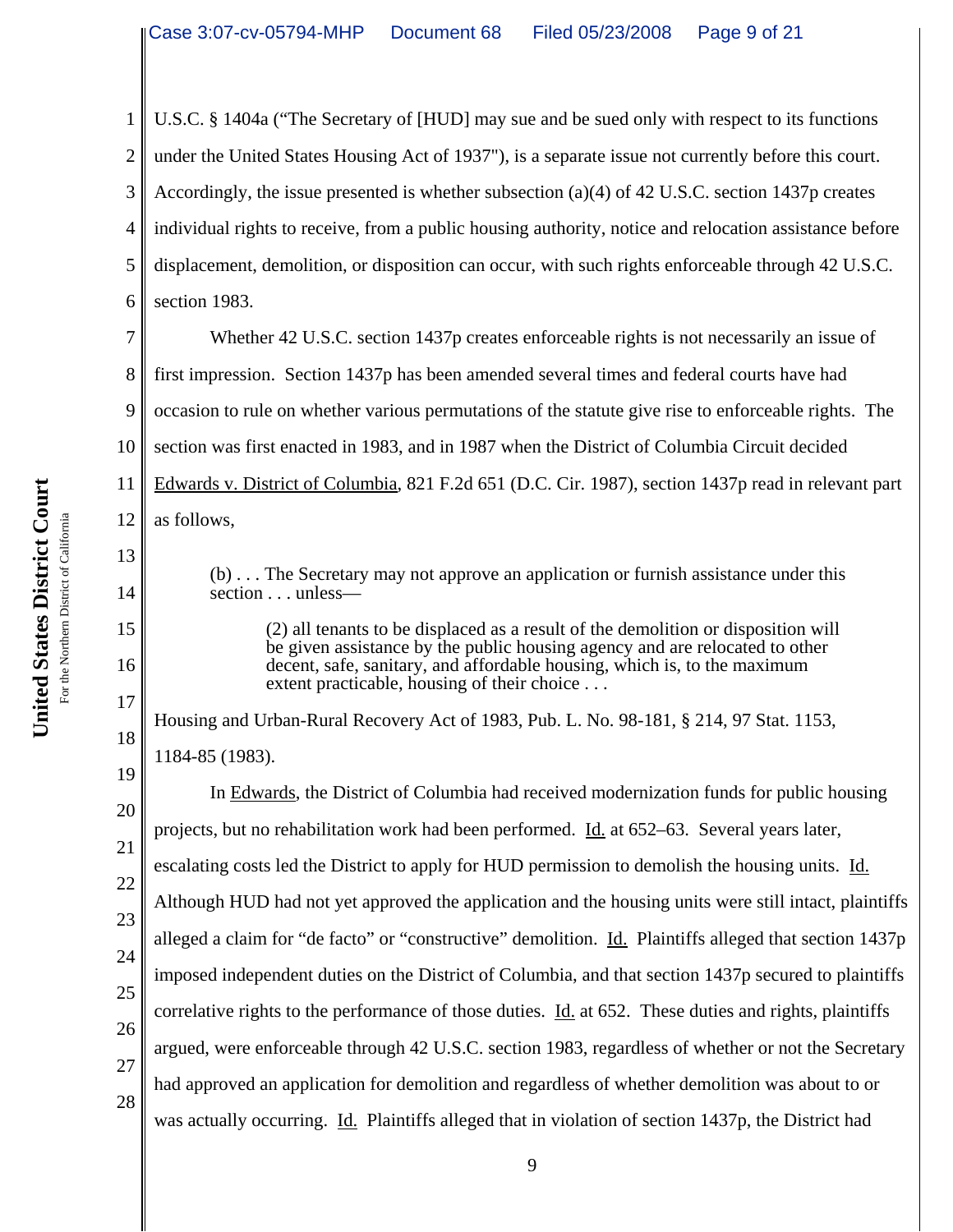1 2 relocated residents without providing assistance, had failed to consult with the residents, and had failed to rerent or otherwise keep the vacant units in a state of good repair. Id. at 662 n.16.

3 4 5 6 7 8 9 10 In considering whether section 1437p created an individually enforceable right against constructive demolition, the three-judge panel in Edwards issued a fractured opinion. Writing for the court, Chief Judge Wald concluded that "neither the language nor the legislative history of § 1437p creates rights in public housing tenants against the constructive demolition of their units. Although an actual demolition may not occur without the Secretary's approval, which in turn requires a physical condition determination, tenant consultation, and provision for appropriate relocation, nothing in the statute prevents the District from *seeking* such demolition in the allegedly insensitive way it has chosen." Id. at 662–663.

11 12 13 14 15 16 17 Agreeing with Chief Judge Wald that section 1437p did not create rights in residents against *constructive* demolition, the concurring judge went one step further to argue that section 1437p did not create tenant rights against *actual* demolition. Id. at 664. The concurring judge argued that the conditions precedent set forth in section 1437p imposed a PHA obligation in favor of HUD, but not a corresponding PHA obligation in favor of tenants. Id. at 665. Accordingly, the remedy for a PHA's violations of section 1437p was not through individual suits brought by tenants, but by disapproval or enforcement action by HUD. Id.

18 19 20 21 22 Like the concurring judge, the dissenting judge also went one step further than Chief Judge Wald, but in the opposite direction. The dissenting judge argued that section 1437p, "if it is to be meaningful and effective, also prohibits a PHA, acting without prior HUD authorization, from condemning a project to death as effectively as if it were physically demolished by abandoning and neglecting it." Id. at 666. The dissenting judge stated,

[i]t is undisputed that the District PHA's actions in vacating more and more units and refusing to maintain the remainder is resulting in the slow death of the . . . project without HUD approval. Chief Judge Wald concludes that nothing can be done about it until physical demolition actually commences. [The concurring judge] apparently believes that even then no one but HUD could do anything about it. I, on the other hand, believe § 1437p creates rights enforceable through 42 U.S.C. § 1983, and that the scope of the rights created necessarily extends to de facto demolitions.

27 28 Id. Otherwise, the dissenting judge argued, the statutory scheme established by Congress requiring prior HUD approval and setting conditions for such approval can easily be avoided. Id. Indeed, the

23

24

25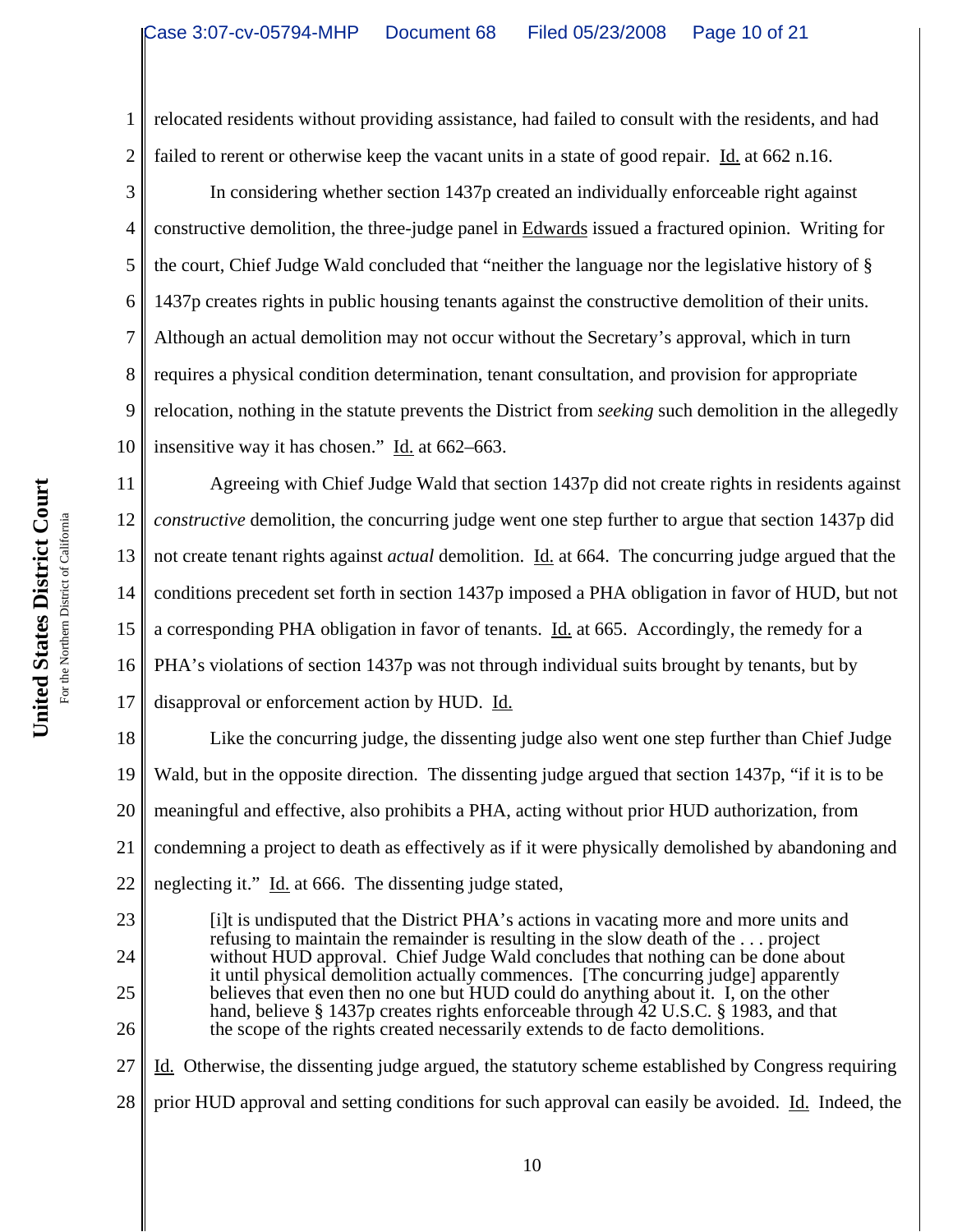1 2 3 4 5 6 7 8 9 10 11 12 13 14 15 16 17 18 19 20 21 22 23 24 25 26 27 28 dissenting judge characterized plaintiffs' complaint as alleging that the District had "deliberately engaged in a systematic practice of vacating units and refusing to maintain [units] so as to create a *fait accompli* and thereafter to obtain HUD's approval to demolish an abandoned and uninhabitable project." Id. at 665. In the wake of Edwards, Congress acted swiftly to amend section 1437p to include the following subsection: (d) . . . A public housing agency shall not take any action to demolish or dispose of a public housing project or a portion of a public housing project without obtaining the approval of the Secretary and satisfying the conditions specified in subsections (a) and (b) of this section. Housing and Community Development Act of 1987, Pub. L. No. 100-242, § 121(d), 101 Stat. 1815, 1838-39 (1988). Congress stated that the purpose of the amendment was to clarify that "no [PHA] shall take any steps towards demolition and disposition without having satisfied the statutory criteria. This provision is intended to correct an *erroneous* interpretation of the *existing* statue by the United States Court of Appeals for the D.C. Circuit in Edwards v. District of Columbia and shall be fully enforceable by tenants of and applicants for the housing that is threatened." H.R. Conf. Rep. 100-426, 1987 U.S.C.C.A.N. 3458 at 3469 (emphases added). Following the 1988 amendment of section 1437p and the addition of subsection (d), various district courts recognized clear Congressional intent that section 1437p created federal rights enforceable through 42 U.S.C. section 1983 by tenants against a local public housing authority. These courts interpreted the scope of the rights conferred to include both actual and constructive demolition claims, construing Congress' use of the phrase "any action" in the statute and "any steps" in the conference report to encompass "conduct, including an omission or failure to act, by a public housing agency that would result in the destruction of all or part of a housing project in the sense that the housing units would no longer be habitable. As reflected in the amendment, Congress intended to ensure that tenants could fully enforce compliance with the physical condition, consultation, and relocation requirements of § 1437p." Concerned Tenants Association of Father Panik Village v. Pierce, 685 F. Supp. 316, 21 (D. Conn. 1988); see also Tinsley v. Kemp, 750 F. Supp. 1001, 1008-09 (W.D. Mo. 1990); Henry Horner Mothers Guild v. Chicago Housing Authority, 780 F. Supp. 511, 513–15 (N.D. Ill. 1991); Gomez v. Housing Authority of the City of El Paso, 805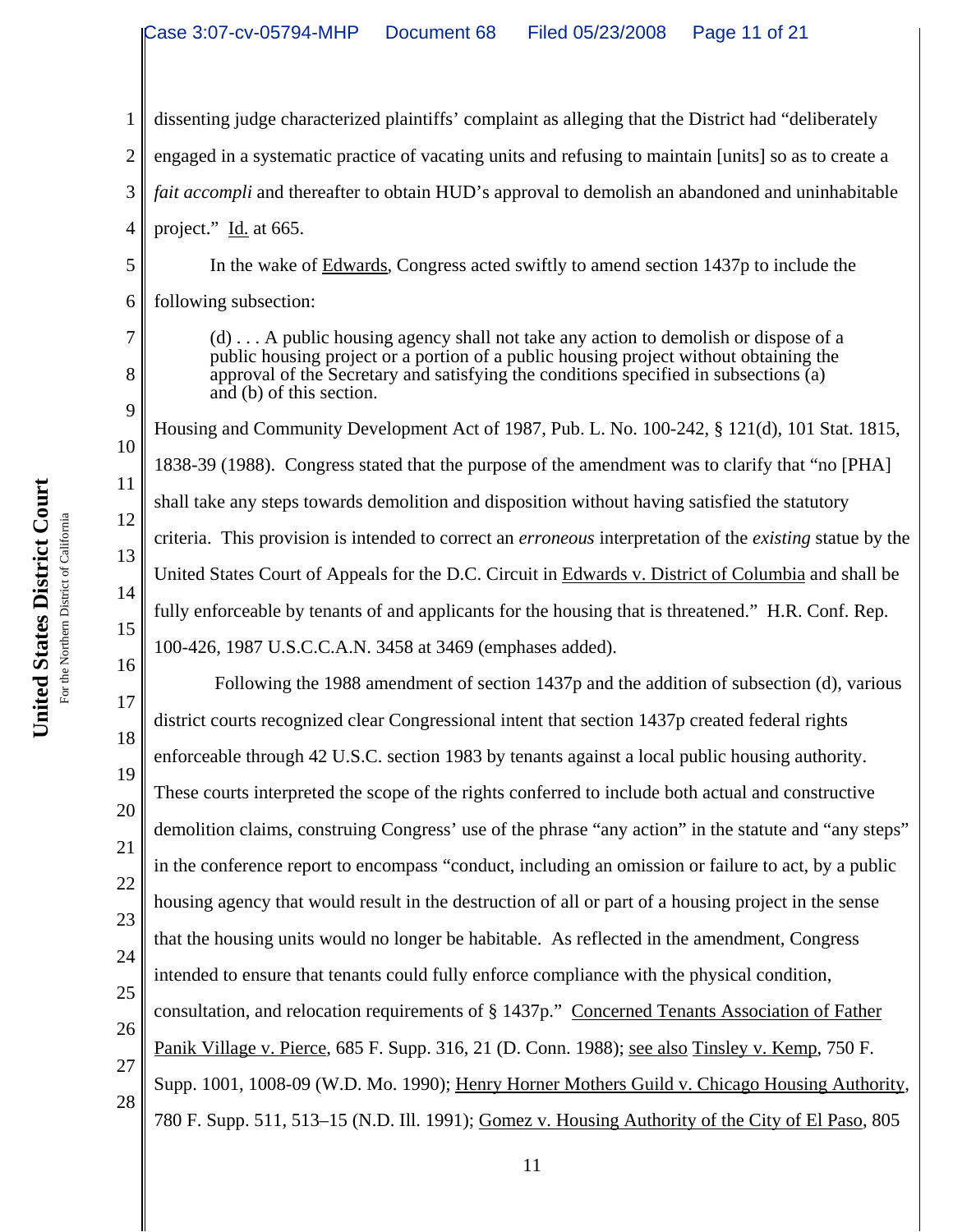1 2 F. Supp. 1363, 1374–1375 (W.D. Texas 1992); Velez v. Cisneros, 850 F. Supp. 1257, 1269–1271 (E.D. Pa. 1994).

3 4 5 6 7 8 9 10 11 12 13 14 A decade after Congress *added* section 1437p(d) to correct what it believed to be the D.C. Circuit's erroneous interpretation in Edwards, Congress *removed* that same provision. Quality Housing and Work Responsibility Act of 1998, Pub. L. No. 105-276, § 531, 112 Stat. 2461, 2570-73 (1998). In addition to removing section 1437p(d), Congress also streamlined the entire Housing Act and substantially re-wrote section 1437p. The statute as it was amended in 1998 is the statute as it reads today. Like the version analyzed by the Edwards court, and unlike the version at issue in Concerned Tenants Association, Tinsley, Henry Horner, Gomez, and Velez, the current version of section 1437p does not contain the language of former subsection (d) forbidding a PHA from "tak[ing] any action to demolish or dispose of a public housing project . . . without obtaining approval of the Secretary." The parties have represented to the court, and the court is persuaded by its own review, that the legislative history of the 1998 amendment contains no elaboration of Congressional intent regarding the question of whether section 1437p creates enforceable rights.

15 16 17 18 19 20 21 22 23 24 25 26 27 28 Since the 1998 amendment, several district courts have revisited the question of whether section 1437p creates individually enforceable rights. An Ohio district court has ruled on two occasions that tenants may proceed with lawsuits against PHAs under section 1437p. English Woods Civic Association v. Cincinnati Metropolitan Housing Authority, 2004 WL 3019505 (Black, J.) (S.D. Ohio 2004); Givens v. Butler Metropolitan Housing Authority, 2006 WL 3759702 (Spiegel, J.) (S.D. Ohio 2006). In English Woods, the court cited to Concerned Tenants, Tinsley, Henry Horner, Gomez, and Velez—all cases decided after the Edwards case and the 1988 amendment, but before the 1998 amendment—for the proposition that "the law is clear that Plaintiff can pursue a cause of action for violation of 42 U.S.C. § 1437p." English Woods, 2004 WL 3019505 at \*8. The court recognized that former section 1437p(d) had been deleted in the 1998 amendment, but did not engage in further analysis under Blessing and Gonzaga to determine whether the statute still gave rise to enforceable rights. Id. at \*10, 11. The court ultimately reached the merits of the case and concluded after a bench trial that the activities of the public housing authority constituted lawful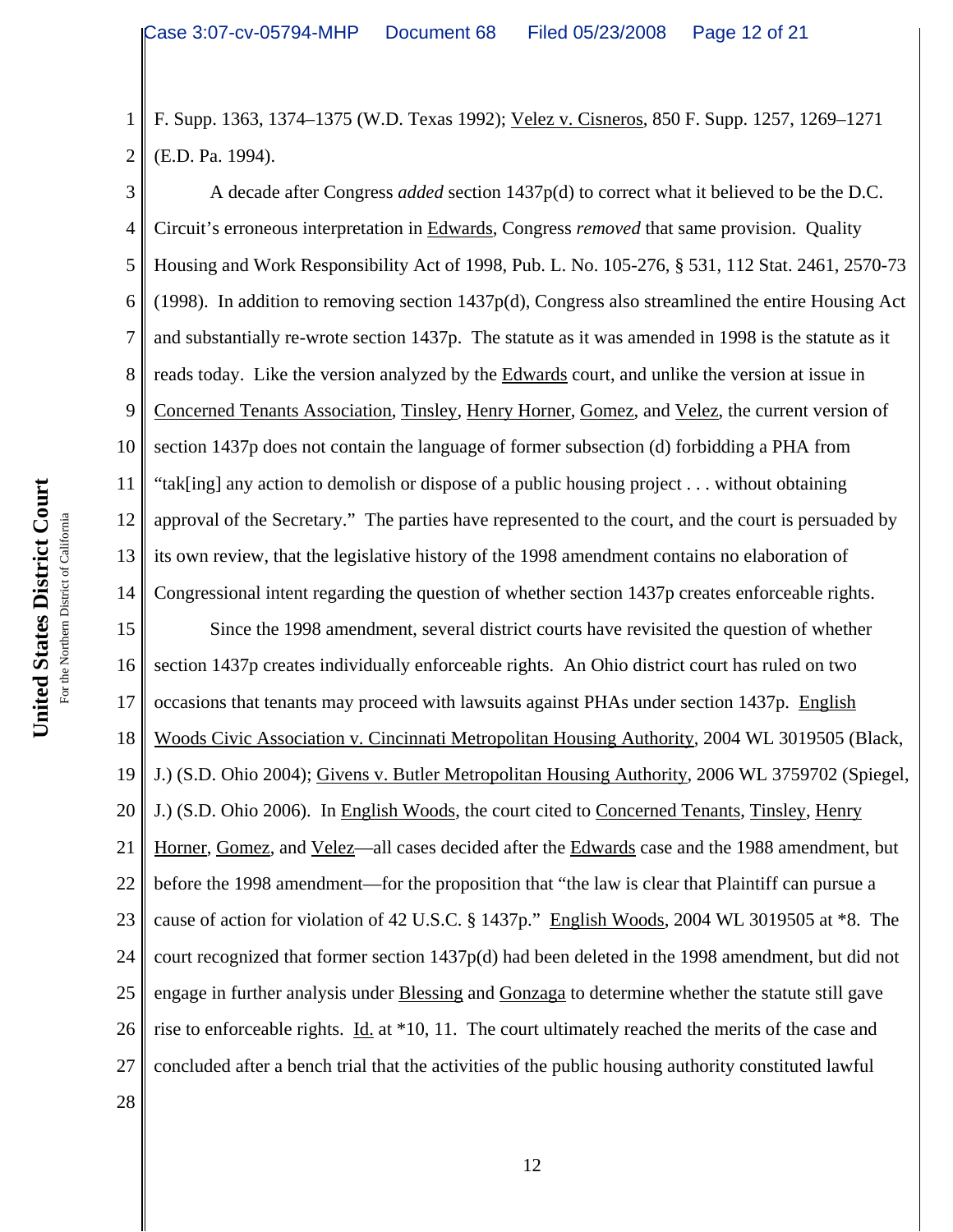1 2 "consolidation" under section 1437p(e) and not "de facto demolition" in violation of sections  $1437p(a)$  and (b). Id. at  $*11$ .

3 4 5 6 7 8 9 10 Similarly in Givens, the court cited Velez for the proposition that plaintiffs could state a cause of action for a PHA's violation of section 1437p. Givens, 2006 WL 3759702 \*4. Like the court in English Woods, the court in Givens did not consider whether section 1437p still gave rise to individual rights in light of the 1998 amendment. Proceeding to the merits of the claim in the context of cross-motions for summary judgment, the court in Givens ultimately found that genuine issues of material fact remained as to whether the activities of the public housing authority constituted lawful "consolidation" or "de facto demolition" and whether the displaced residents were provided "comparable housing." Id. at \*10, 11.

11 12 13 14 15 16 17 18 19 20 21 22 23 24 25 26 27 28 The court and the parties are aware of only one other post-1998 case considering whether section 1437p creates enforceable rights. In Anderson v. Jackson, 2007 WL 458232, \*4–7 (Lemelle, J.) (E.D. La. 2007), the Eastern District of Louisiana held—as Chief Judge Wald held in Edwards—that section 1437p creates rights against "actual demolition," but does not create rights against "constructive demolition." Like the plaintiffs in Edwards, the plaintiffs in Anderson asserted a "constructive demolition" claim that the local housing authority, by failing to conduct repairs and maintenance, was causing the housing units to become uninhabitable thereby constructively demolishing the units. Id. at \*1. Applying the Blessing and Gonzaga tests, the Anderson court held that section 1437p did not create rights against this type of constructive demolition. Id. at  $*4-6$ . Plaintiffs also asserted claims for "actual demolition" against both HUD and the local housing authority for failure to follow the section 1437p application procedures requiring certifications and consultation. Id. at \*6–7. Without analysis, the Anderson court assumed that plaintiffs could state a cause of action for this type of "actual demolition" claim, and ultimately found the claim to be unripe because the local housing authority had not yet submitted an application to HUD and necessarily, no application had been approved. Id. In reaching its conclusion that the actual demolition claim was unripe as to both HUD and the PHA, the Anderson court relied on the *district* court's opinion in the Edwards case in which that court dismissed plaintiffs' Administrative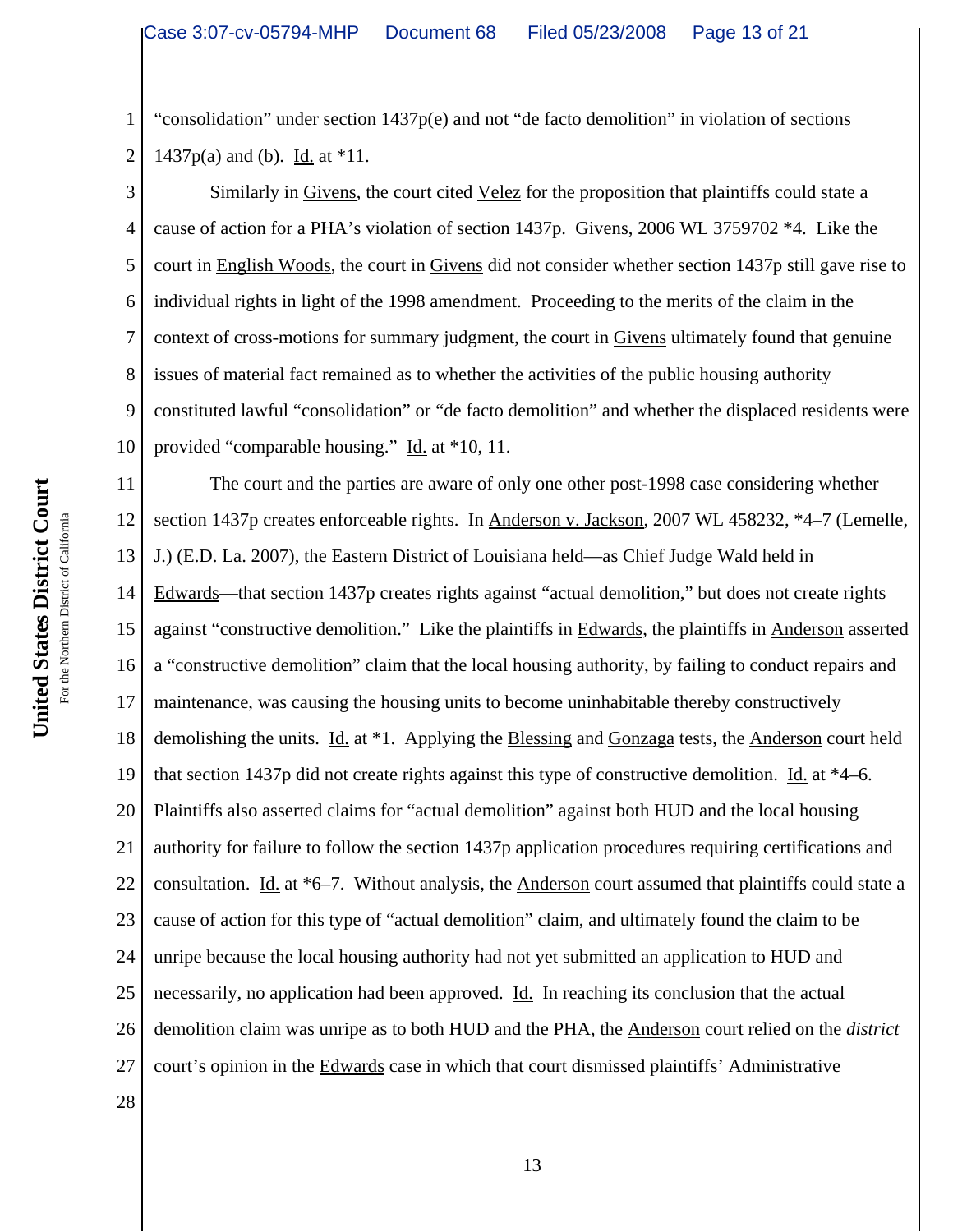1 2 Procedure Act claim against HUD as unripe for lack of "final agency action." Id. at \*7 (citing Edwards v. District of Columbia, 628 F. Supp. 333, 338–339 (D.D.C. 1985)).

3 4 5 6 7 8 9 10 11 12 13 The line of cases beginning with Edwards, continuing with Concerned Tenants Association, Tinsley, Henry Horner, Gomez, and Velez, and ending most recently with English Woods, Givens, and Anderson, is not determinative of the question before this court. First, insofar as the previous cases addressed a "constructive demolition" claim involving a failure by the PHA to repair and maintain the housing units, the precise question addressed in those cases is not the same question addressed here, namely, the right to notification and relocation assistance. Second, Edwards is not determinative because Congress explicitly disapproved of the result in Edwards. Third, the group of cases decided after Edwards, but before the 1998 amendment would be persuasive authority, but for their reliance on former subsection (d) which no longer exists. And lastly, the most recently decided cases are not entirely persuasive because they relied on cases decided before the 1998 amendment, or they did not engage in a thorough analysis under Blessing and Gonzaga.

14 15 16 17 18 19 20 21 22 23 24 Having reviewed the history of section 1437p and the cases interpreting various permutations of the statute, this court now returns to the question presented—does subsection (a)(4) of 42 U.S.C. section 1437p create individual rights to receive notice and relocation assistance before displacement, demolition, or disposition can occur, with such rights enforceable against a public housing authority through 42 U.S.C. section 1983? As explained more fully below, the answer to this question is in the affirmative. Applying the Supreme Court's Blessing and Gonzaga frameworks, section  $1437p(a)(4)$  contains language that is sufficiently "rights-creating;" the rights conferred are neither vague nor amorphous; the section is couched in mandatory, not precatory terms; and 42 U.S.C. section 1983 provides the proper vehicle to remedy violations of section  $1437p(a)(4)$  because defendants have failed to show that Congress foreclosed that option by creating another, more comprehensive enforcement scheme.

25 26 27 28 Under the Supreme Court's Blessing test, as modified by Gonzaga, the first prong this court must consider is whether Congress has unambiguously conferred a right, as opposed to a broad or vague benefit or interest. Examining the text of the statute as it was enacted in 1998, one year after the Supreme Court issued its opinion in Blessing, the court finds that subsection  $(a)(4)$  of section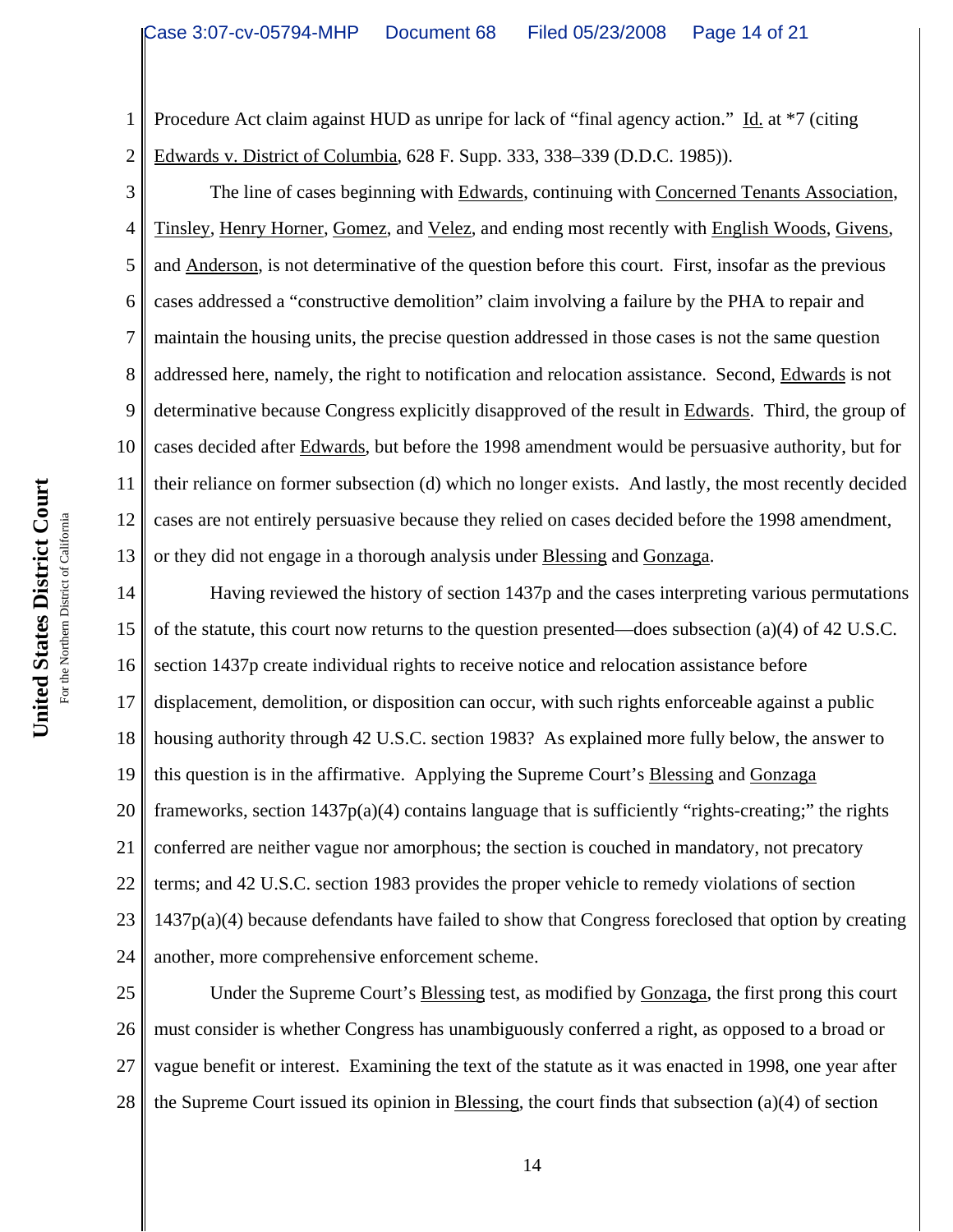1 2 3 4 5 6 7 1437p contains rights-creating language unmistakably focused on the benefitted class, i.e. the residents of the public housing project who will be displaced if an application for disposition or demolition is approved. Section  $1437p(a)(4)$  contains five sub-provisions labeled (A) through (E), all five of which contain individually-focused terminology. See 42 U.S.C. § 1437p(a)(4)(A) ("each family residing in a project subject to demolition"); Id.  $\S$  1437p(a)(4)(B) ("each resident to be displaced"); 42 U.S.C. § 1437(a)(4)(C) ("each displaced resident"); Id. § 1437p(a)(4)(D) ("residents who are displaced"); Id.  $\S 1437p(a)(4)(E)$  ("residents residing in the building").

8 9 10 11 12 13 14 15 16 17 In addition to consistent and repeated identification of the benefitted class, the five subprovisions of section 1437p(a)(4) articulate specific and detailed entitlements. Notably, the pre-1998 statute, including the statute at issue in the Edwards case, contained only one subparagraph related to relocation assistance (former 42 U.S.C. § 1437p(b)(2)). As a result of the 1998 amendment, the conditions for relocation assistance were removed from paragraph (b) and placed into paragraph (a), and at the same time, the conditions were substantially expanded. Former section 1437p(b)(2) concerning relocation assistance stated generally that displaced residents "will be given assistance" by the public housing agency. The current statute now specifies that assistance includes an offer of comparable housing, the payment of actual and reasonable relocation expenses, and any necessary counseling.  $42 \text{ U.S.C.}$  §§  $1437p(a)(4)(B)$ –(D).

18 19 20 21 22 23 24 Similarly, former section  $1437p(b)(2)$  stated generally that displaced residents must be "relocated to other decent, safe, sanitary, and affordable housing, which is, to the maximum extent practicable, housing of their choice." The current statute now specifies that displaced residents will be "offered comparable housing that meets housing quality standards that is located in an area that is generally not less desirable than the location of the displaced person's housing," and which may include tenant-based assistance, project-based assistance, or occupancy in a public housing unit at a comparable rental rate. 42 U.S.C.  $\S$  1437p(a)(4)(A)(iii)(I)–(III).

25 26 27 28 Finally, former subsection 1437p(b)(2) and former section 1437p as a whole did not contain a requirement that a PHA notify displaced residents. The 1998 amendment added a new provision specifying not only that notification must be provided, but also specifying the content and timing of the notice. The current statute states that a PHA must certify that it "will notify each family residing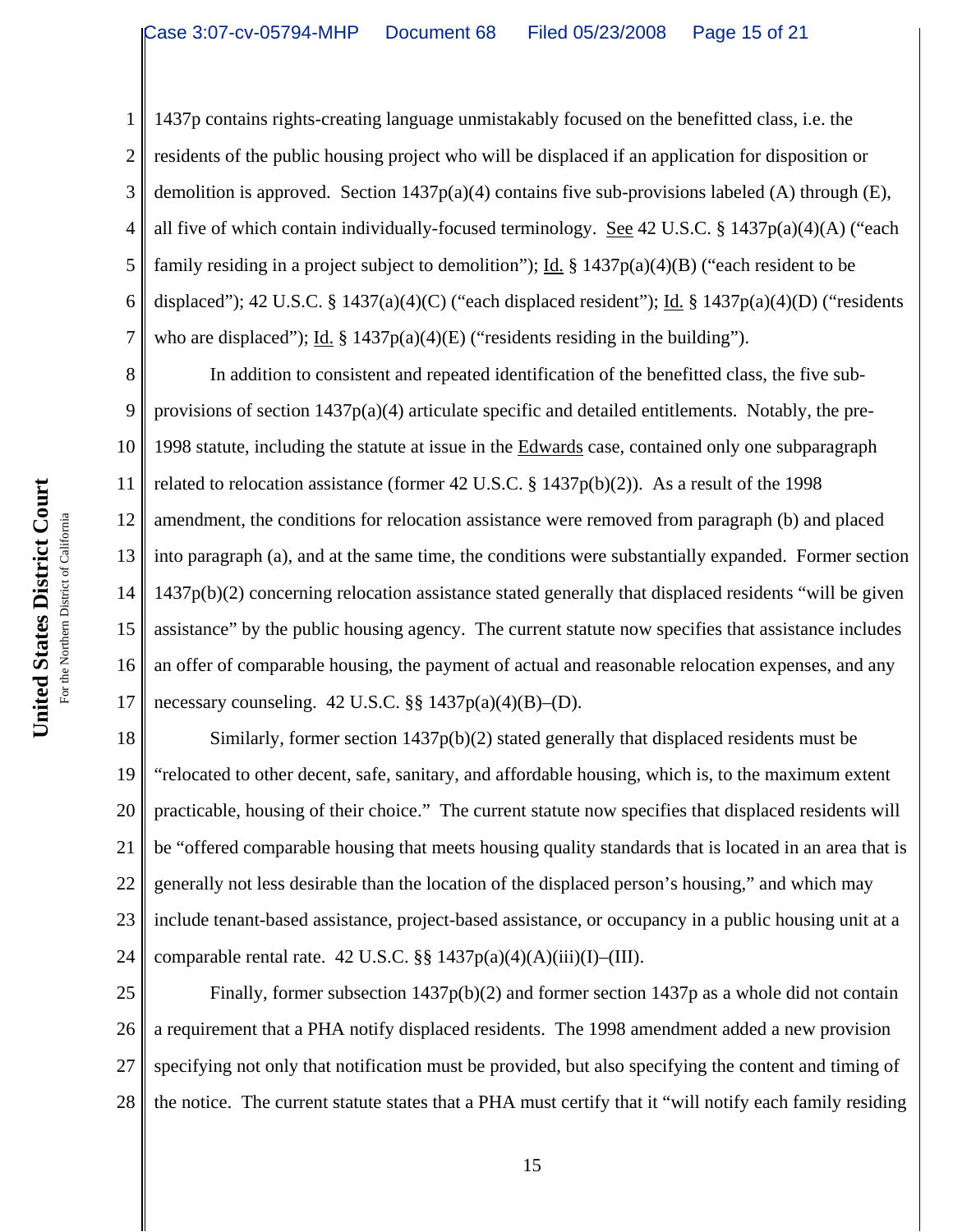2 3 4 5 6 7 8 in a project subject to demolition or disposition 90 days prior to the displacement date . . . that the public housing *will* be demolished or disposed of; the demolition of the building in which the family resides will not commence until each resident of the building is relocated; and each family displaced by such action will be offered comparable housing." 42 U.S.C.  $\S$ § 1437p(a)(4)(A)(i)–(iii) (emphasis added). Under the notification provisions, the scope of plaintiffs' rights includes a right to be told that the demolition or disposition *will* go forward, and necessarily, a right to also be told that HUD has approved a PHA's application for demolition or disposition. Displacement or relocation that occurs without the benefit of this notification violates section 1437p.

9 10 11 12 13 14 15 16 17 18 19 20 21 22 In Ball v. Rodgers, 492 F.3d 1094 (9th Cir. 2007), the Ninth Circuit addressed the issue of whether "free choice" provisions of the Medicaid Act created individually enforceable rights. In that case, the Ninth Circuit found that the provision's "'repeated use' of the word 'individuals' and [its] specific articulation of the entitlements guaranteed"—in that case the right to be informed of alternatives to traditional, institutional care and the right to choose from among those options—satisfied the "'rights-creating' standard set forth in Gonzaga, and thus clear[ed] the first hurdle of the Blessing framework." Id. at 1109. The text of the statutory provision in Ball was "concerned with whether the needs of any particular person have been satisfied, not solely with an aggregate institutional policy and practice." Id. at 1107. Likewise, in this case, repeated use of variations of the phrase "family" or "resident displaced" throughout section 1437p(a)(4), as well as the articulation of specific and detailed entitlements regarding rights to notification and relocation assistance, demonstrates that the provision clears the first hurdle of the Blessing framework. Section  $1437p(a)(4)$  is not merely concerned with aggregate institutional policy, but is concerned with rights conferred on individuals who are displaced as a result of demolition or disposition.

23 24 25 26 27 28 Given that the text of subsection  $1437p(a)(4)$  contains unambiguous rights-creating language critical to showing the requisite congressional intent to create new rights, this court is not persuaded that the amendment history of section 1437p changes this conclusion. First, that Congress deleted former subsection (d)—stating that a PHA shall not take any action to demolish or dispose of public housing without obtaining HUD approval—is not dispositive of Congressional intent to foreclose individually enforceable rights. As already discussed, at the same time Congress deleted former

1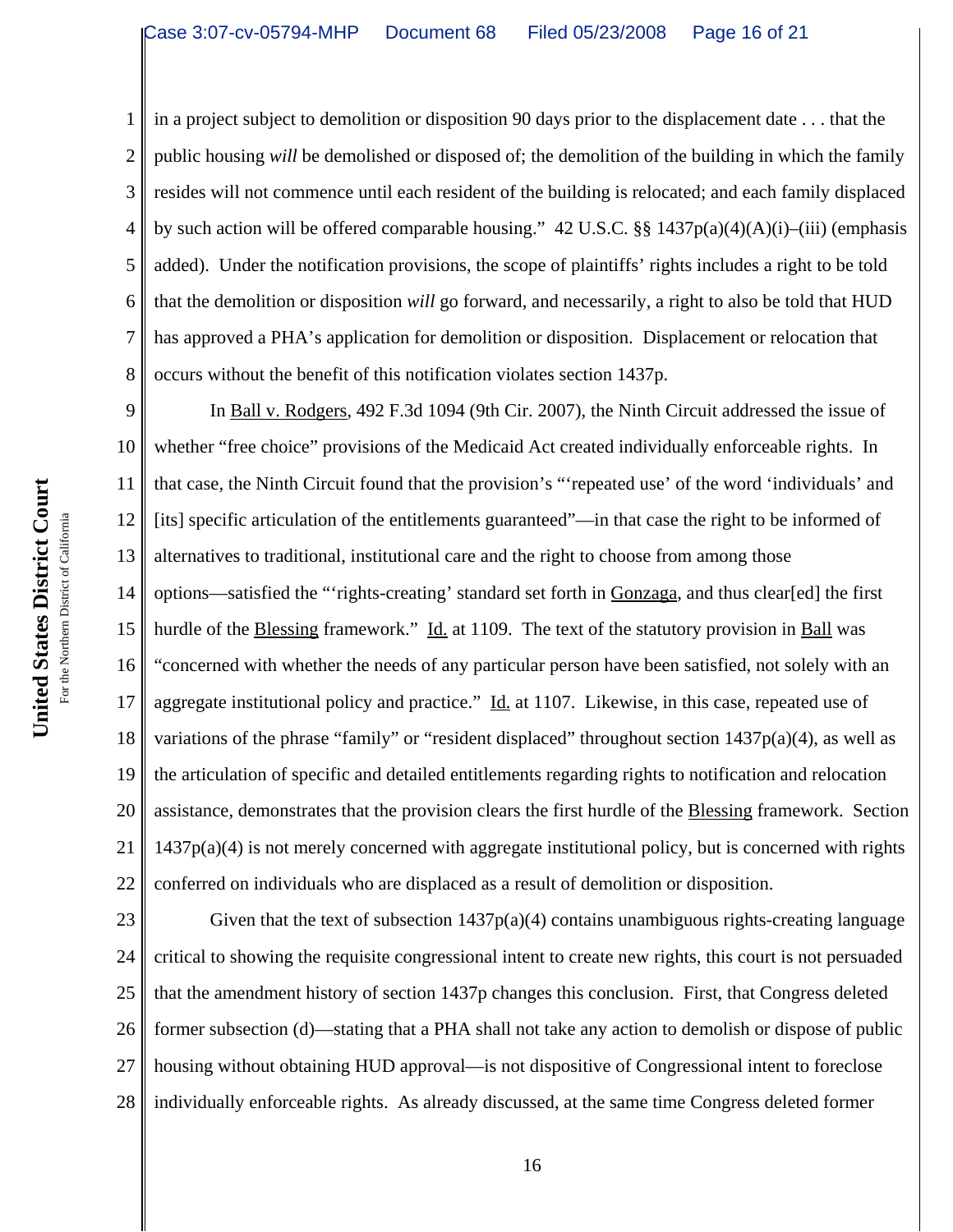1 2 subsection (d), Congress also expanded the requirements for notification and relocation assistance in section  $1437p(a)(4)$ .

3 4 5 6 7 8 9 10 11 12 13 14 15 16 17 18 Second, even *without* the presence of former subsection (d), and even *without* the expanded language that exists today in section  $1437p(a)(4)$ , the court is persuaded that Congress intended section 1437p to create individually enforceable rights. Section 1437p as it existed at the time the D.C. Circuit decided the Edwards case in 1987, like the statute as it exists today, did not contain former subsection (d) prohibiting a PHA from taking any action prior to HUD approval. Moreover, compared to the statute as it exists today, the language of section 1437p requiring relocation assistance was more perfunctory and less specific. Nevertheless, even under that early permutation of the statute, Congress believed that section 1437p was "fully enforceable by tenants of and applicants for the housing that is threatened." H.R. Conf. Rep. 100-426, 1987 U.S.C.C.A.N. 3458 at 3469. Congress unambiguously stated this intention when it rebuked the D.C. Circuit in the Edwards case for its "*erroneous* interpretation of the *[then]-existing* statute." Defendants, by inviting the court to interpret the current statute as not creating rights enforceable by individual tenants, essentially invite the court to commit the same error the D.C. Circuit committed in the Edwards case. In sum, Congress intended the statute today, like the statute at the time of the Edwards decision, to give rise to individual rights, and the creation of those rights does not hinge on the presence or absence of former subsection (d).

19 20 21 22 23 24 25 26 27 28 Regarding the deletion of former subsection (d) during the 1998 amendment, there is an additional issue regarding HUD regulations that warrants discussion. Following the 1998 amendment, HUD revised its regulations implementing section 1437p. See 71 Fed. Reg. 62354 (October 24, 2006). Despite Congress' deletion of former subsection (d) from the statute, HUD regulations retained language mirroring that subsection. Id.; see also 24 C.F.R. § 970.7(a) ("A PHA must obtain written approval from HUD before undertaking any transaction involving demolition or disposition of PHA-owned property"); 24 C.F.R. § 970.25(a) ("A PHA may not take any action to demolish or dispose of a public housing development . . . without obtaining HUD approval"). HUD explained that these provisions were retained in the regulations "to make certain that HUD can track units being phased out for funding purposes, . . . [and were] not intended to create any private right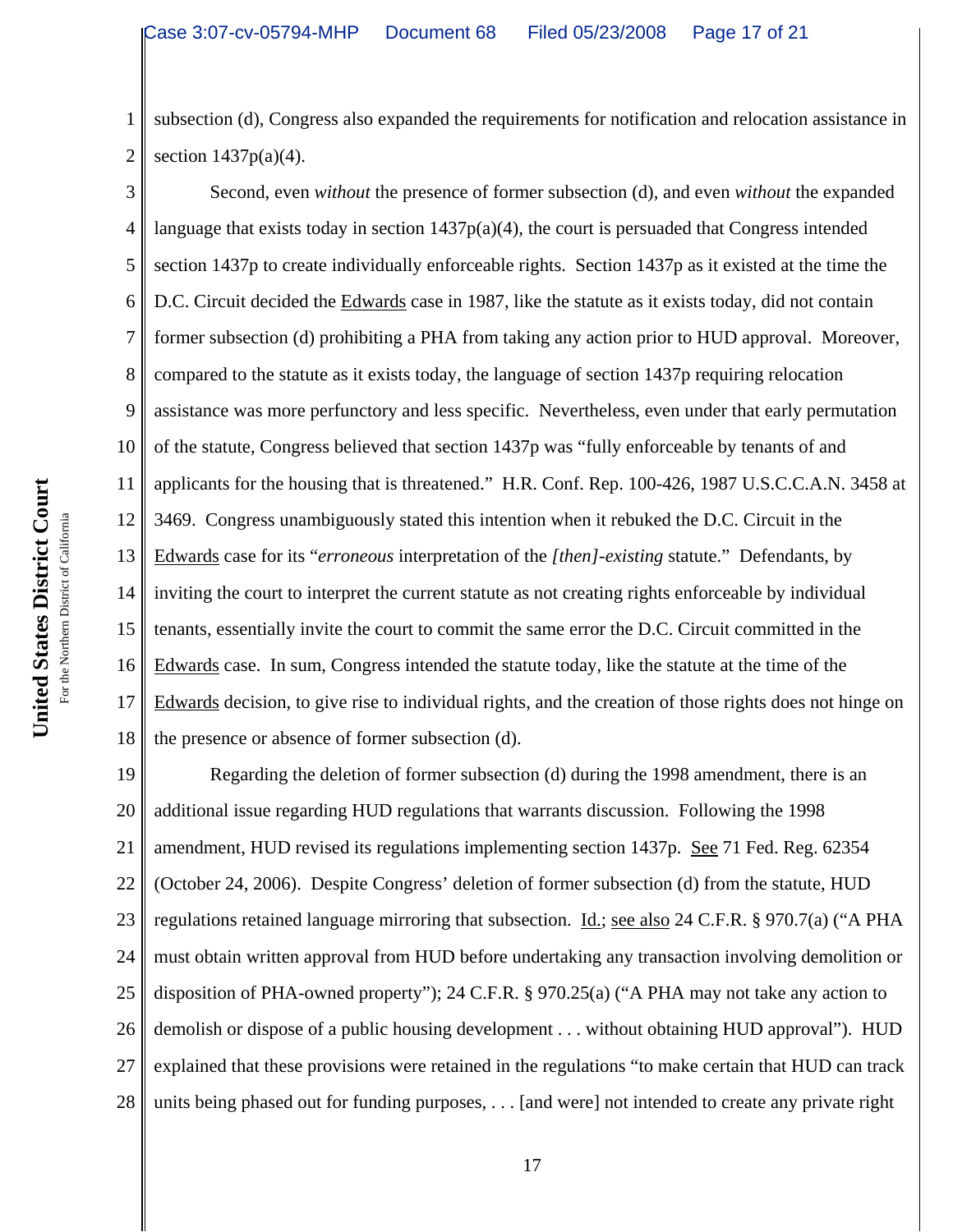1 2 3 4 5 of action." 71 Fed. Reg. 62354. These comments made by HUD do not change the court's conclusion that section 1437p creates rights. Agency regulations cannot nullify rights legitimately conferred by Congress any more than regulations alone can give rise to rights. Price, 390 F.3d at 1112 n.6 (although regulations "may be relevant in determining the scope of the right conferred by Congress," it is "well settled that regulations *alone* cannot create rights").

6 7 8 9 10 11 Having concluded that plaintiffs have met the first prong of the Blessing and Gonzaga tests, and that Congress intended section 1437p to confer individual rights to notification and relocation assistance, the court must turn to the second and third prongs. Under the second prong of the Blessing framework, a plaintiff must demonstrate that the right conferred is "not so 'vague and amorphous' that its enforcement would strain judicial competence." Blessing, 520 U.S. at 340–41. Under the third prong, the statute must be couched in mandatory, not precatory terms. Id. at 340.

12 13 14 15 16 17 18 19 Here, both prongs are met. Under the second prong, the services and benefits that displaced residents are entitled to receive—notification that the public housing will be demolished (and necessarily, notification that the PHA has received HUD approval), an offer of comparable housing, payment of actual and reasonable relocation expenses, and necessary counseling—are specific and judicially enforceable. See e.g., Price, 390 F.3d at 1112 (finding that under 42 U.S.C. §  $5304(d)(2)(A)(iii)$  and (iv), rights to "reimbursement for actual and reasonable moving expenses, security deposits, credit checks, and other moving-related expenses, including interim living costs," as well as rights to "comparable replacement housing" were specific and judicially enforceable).

20 21 22 23 24 25 26 Under the third prong, section 1437p provides that HUD shall approve an application for demolition or disposition if the PHA certifies that it "*will* notify" displaced residents, "*will* provide" for the payment of relocation expenses, "*will* ensure" that displaced residents are offered comparable housing, "*will* provide" any necessary counseling, and "*will* not commence" demolition until all residents are relocated. 42 U.S.C. § 1437 $p(a)(A)(A)$ –(E). The repeated and consistent use of the term "will" indicates that the tenant rights and corresponding PHA obligations are mandatory, not precatory.

27 28 That subsection (a)(4) is embedded within the larger section (a) focused on the Secretary's criteria for approval and the certifications a PHA must make in order to obtain approval does not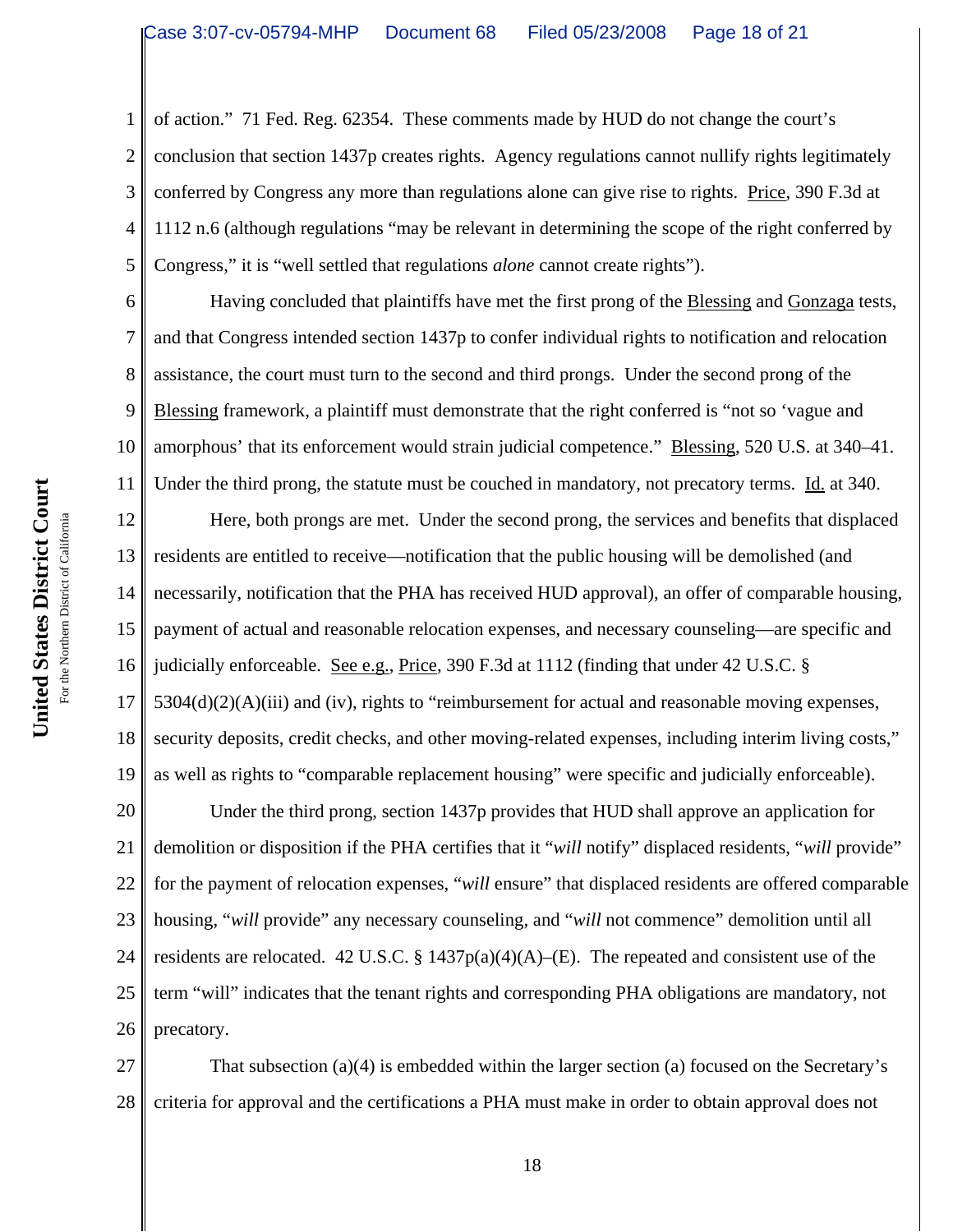1 2 3 4 5 6 7 8 9 change the court's conclusion with respect to the third and final prong of the Blessing test. The Ninth Circuit has found enforceable rights in a Medicare Act provision requiring a state to make certain "assurances" before the Department of Health and Human Services ("DHHS") grants a waiver for reimbursement of alternative care. Ball, 492 F.3d at 1116 (language of 42 U.S.C. § 1396n(c)(2) and (d)(2), stating that "[a] waiver shall not be granted . . . unless the State provides assurances satisfactory to the Secretary" of DHHS, satisfied the third prong of the Blessing test). Similarly, this court finds enforceable rights in a Housing Act provision requiring a local housing authority to make certain "certifications" before the Department of Housing and Urban Development grants approval for demolition and disposition of public housing.

10 11 12 13 14 15 16 17 18 19 20 21 22 23 24 25 Having satisfied all three prongs of the Blessing framework, the right to notification and relocation assistance conferred by section 1437p is presumptively enforceable by section 1983, and the burden falls on defendants to show that Congress intended to foreclose a section 1983 remedy. Gonzaga, 536 U.S. at 284 n.4. Defendants cannot meet this "difficult" burden. Blessing, 520 U.S. at 346–47. Section 1437p contains no express intention to foreclose a section 1983 remedy. Nor does section 1437p create a comprehensive enforcement scheme that impliedly forecloses a section 1983 remedy. The fact that HUD may disapprove a PHA application for demolition or disposition (42 U.S.C. § 1437p), may exercise general oversight and auditing functions to enforce a PHA's compliance with standards governing PHA funding  $(42 \text{ U.S.C. } § 1437d(g)$  and (j)), and may be subject to private actions under the Administrative Procedures Act (5 U.S.C. § § 704, 706), is not inconsistent with and does not foreclose private section 1983 actions against a PHA. See Wright v. City of Roanoke, 479 U.S. 418, 428–429 (1987) (rejecting the argument that HUD's "generalized powers" to audit local public housing authorities, to enforce annual contributions contracts, and to cut off federal funding demonstrated a congressional intent to prevent public housing tenants from using § 1983 to enforce their rights to reasonable payment of rent and utilities under 42 U.S.C. § 1437a).

26 27 28 In sum, the court concludes that 42 U.S.C. section  $1437p(a)(4)$  gives rise to rights enforceable by individual tenants under 42 U.S.C. section 1983. These rights include the right to receive notification that the public housing project will be demolished, and necessarily, the right to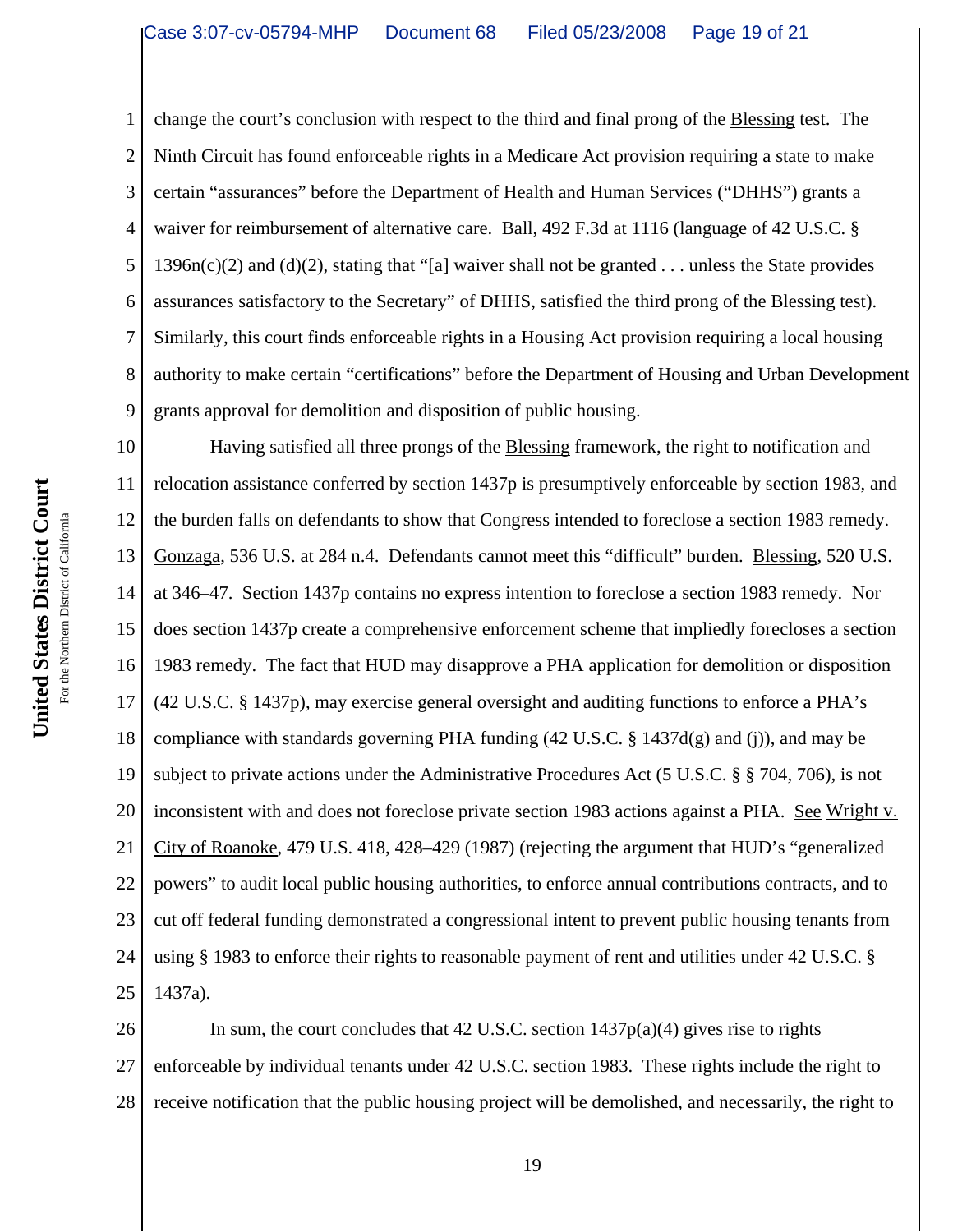be told that HUD has approved the PHA's application. Additionally, the scope of rights conferred

 by section 1437p(a)(4) includes the right to receive an offer of comparable housing, payment of

 actual and reasonable relocation expenses, and necessary counseling.

## **CONCLUSION**

 Defendants' Rule 12(b)(6) motion to dismiss plaintiffs' first cause of action for violation of 42 U.S.C. section 1437p, on the basis that section 1437p does not give rise to a private right of action, is DENIED.

IT IS SO ORDERED.

 Dated: May 22, 2008

14 Botal

MARILYN HALL PATEL United States District Court Judge Northern District of California

United States District Court **United States District Court** For the Northern District of California For the Northern District of California